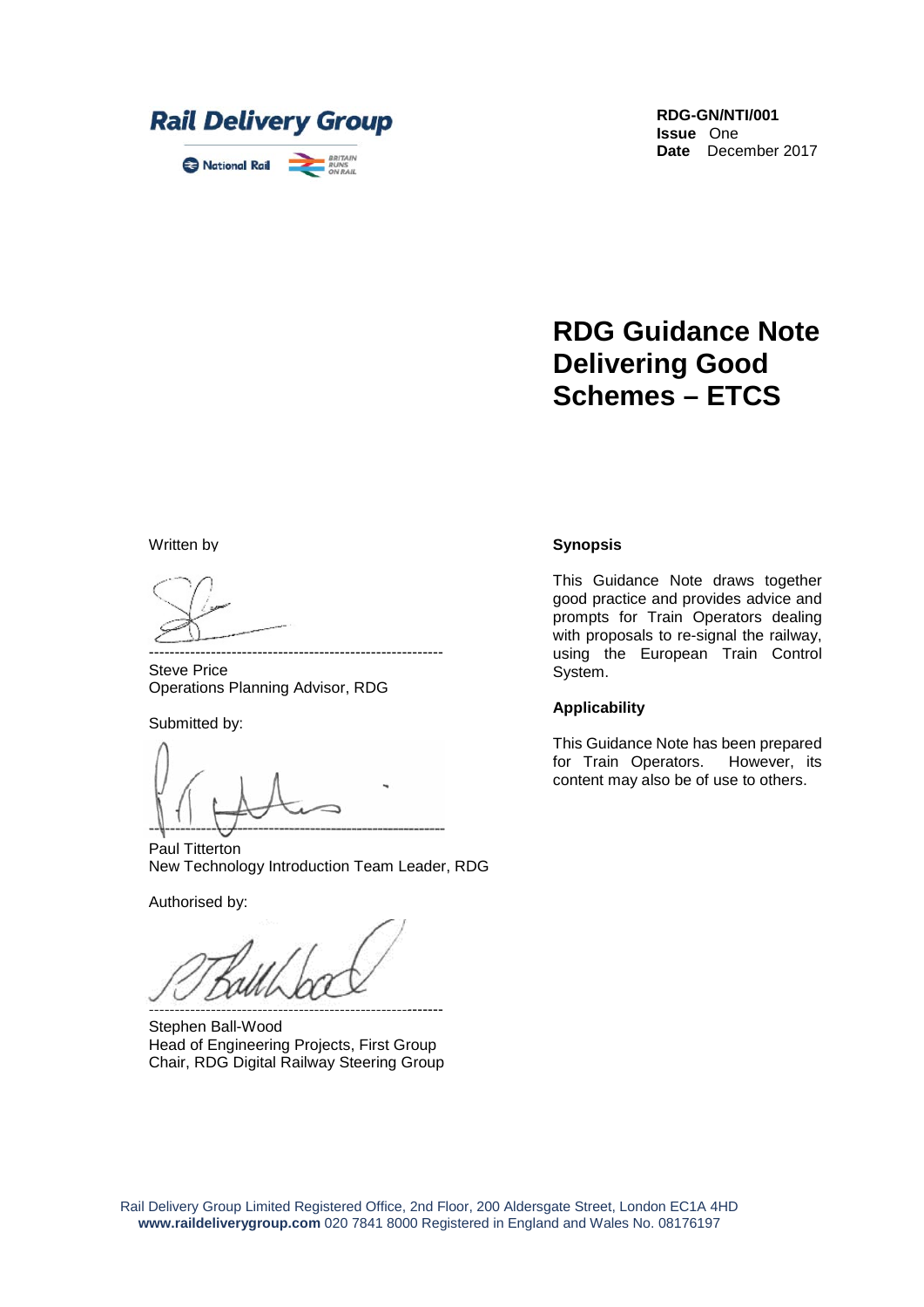### **Issue record**

This Guidance Note will be updated when necessary by distribution of a complete replacement.

After first issue, amended or additional parts of revised pages will be marked by a vertical black line in the adjacent margin.

| <b>Issue</b> | <b>Date</b>   | <b>Comments</b>                                          |
|--------------|---------------|----------------------------------------------------------|
| Issue 1.0    | December 2017 | First issue. Approved by Digital Railway Steering Group. |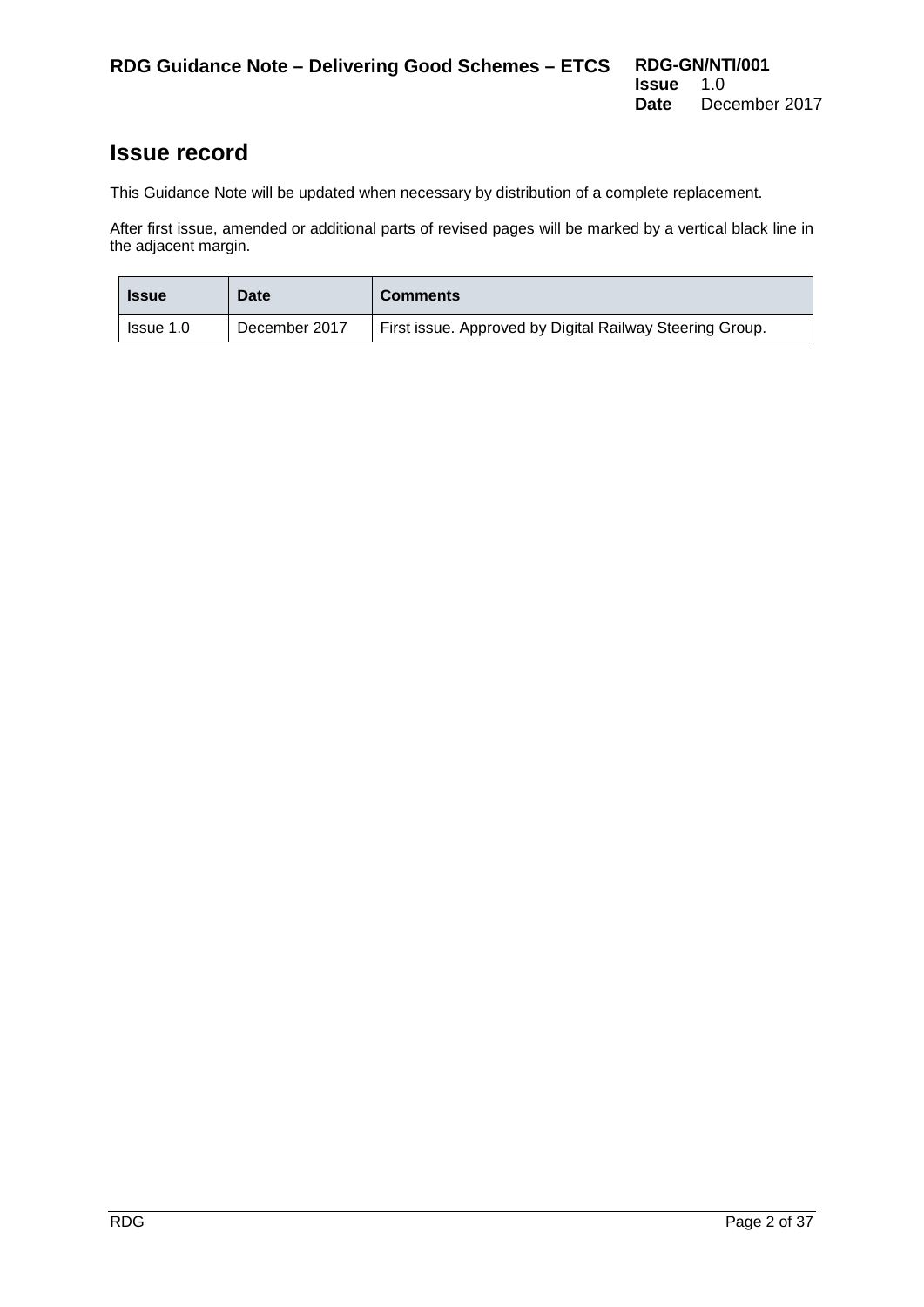# **Contents**

| Part 1 |            |  |  |  |
|--------|------------|--|--|--|
| 1.1    |            |  |  |  |
| 1.2    |            |  |  |  |
| 1.3    |            |  |  |  |
| 1.4    |            |  |  |  |
| 1.5    |            |  |  |  |
| Part 2 |            |  |  |  |
| Part 3 |            |  |  |  |
| Part 4 |            |  |  |  |
| Part 5 |            |  |  |  |
| Part 6 |            |  |  |  |
| Part 7 |            |  |  |  |
| 7.1    |            |  |  |  |
| 7.2    |            |  |  |  |
|        |            |  |  |  |
|        |            |  |  |  |
|        |            |  |  |  |
|        |            |  |  |  |
|        |            |  |  |  |
|        |            |  |  |  |
|        |            |  |  |  |
|        |            |  |  |  |
|        |            |  |  |  |
|        |            |  |  |  |
|        |            |  |  |  |
|        |            |  |  |  |
|        |            |  |  |  |
|        |            |  |  |  |
|        |            |  |  |  |
| Part 8 |            |  |  |  |
| Part 9 |            |  |  |  |
|        | Appendix A |  |  |  |
|        | Appendix B |  |  |  |
|        | Appendix C |  |  |  |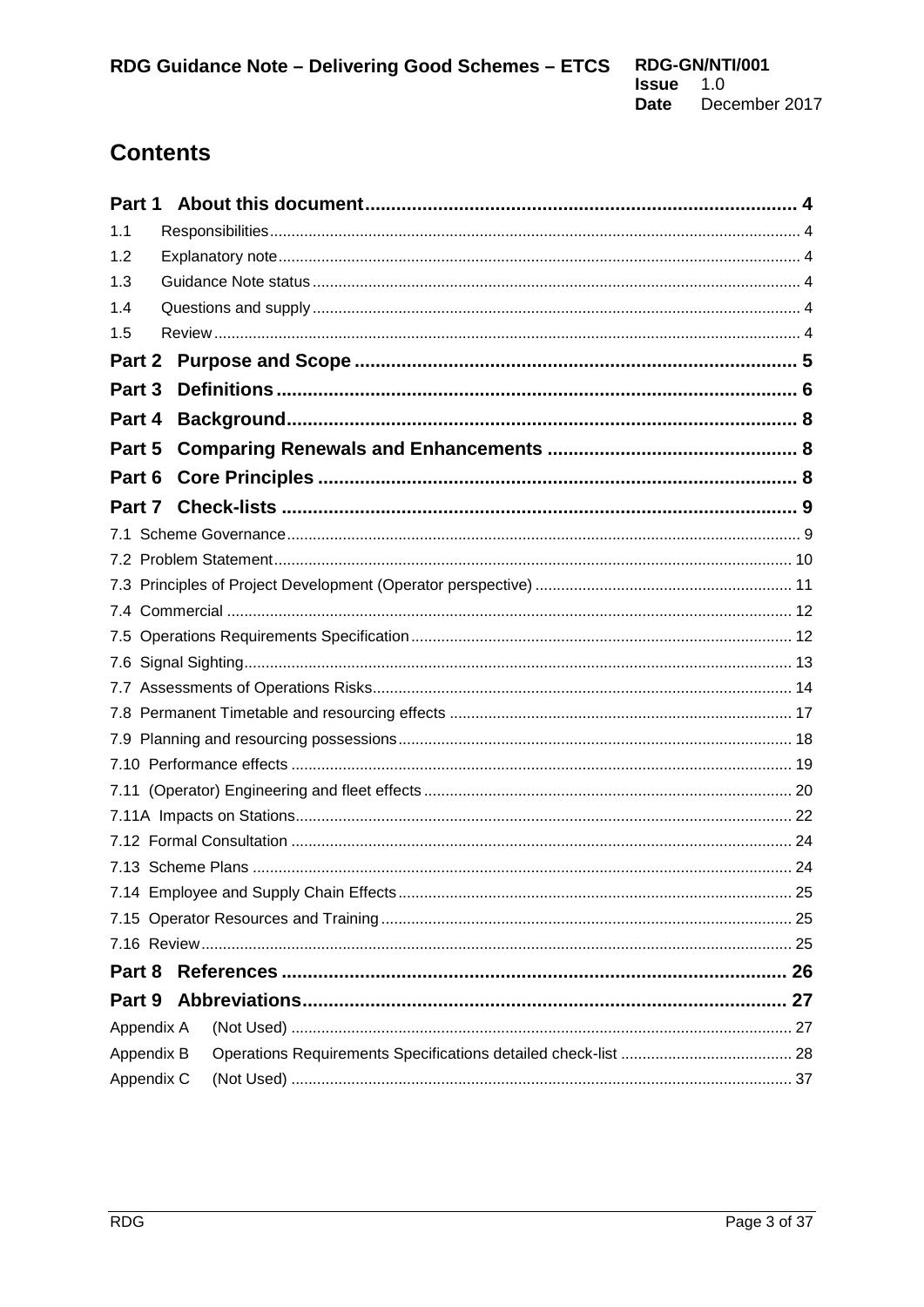### <span id="page-3-0"></span>**Part 1 About this document**

#### **1.1 Responsibilities**

<span id="page-3-1"></span>1.1.1 Copies of this Guidance Note should be distributed by train operators (Operators) within the RDG Digital Railway Steering Group (DRSG) to persons within their own organisations for whom the content is relevant when considering re-signalling of the railway using the European Train Control System (ETCS).

#### **1.2 Explanatory note**

- <span id="page-3-2"></span>1.2.1 The Rail Delivery Group (RDG) produces Guidance Notes for the information of its members. The RDG is not a regulatory body and compliance with its guidance is not mandatory.
- 1.2.2 These Guidance Notes are intended to reflect good practice. RDG members are recommended to evaluate the guidance against their own arrangements in a structured and systematic way. Some or all parts of the guidance may not be appropriate to their operations. It is recommended that this process of evaluation and any subsequent decision to adopt (or not to adopt) elements of the guidance should be documented.

#### **1.3 Guidance Note status**

<span id="page-3-3"></span>1.3.1 This document is not intended to create legally binding obligations between RDG members and should be binding in honour only.

#### **1.4 Questions and supply**

- <span id="page-3-4"></span>1.4.1 Any questions concerning the content or supply of this document should be directed in the first instance to your company's DRSG representative who will refer them onto the RDG as appropriate.
- 1.4.2 Copies of this Guidance Note may be obtained from the members' area of the RDG website or on request from the RDG New Technology Introduction Team.

#### **1.5 Review**

<span id="page-3-5"></span>1.5.1 This document will be subject to periodic review, timed to align with the review of RDG-GN040 "Delivering Good Schemes – Conventional Re-signalling".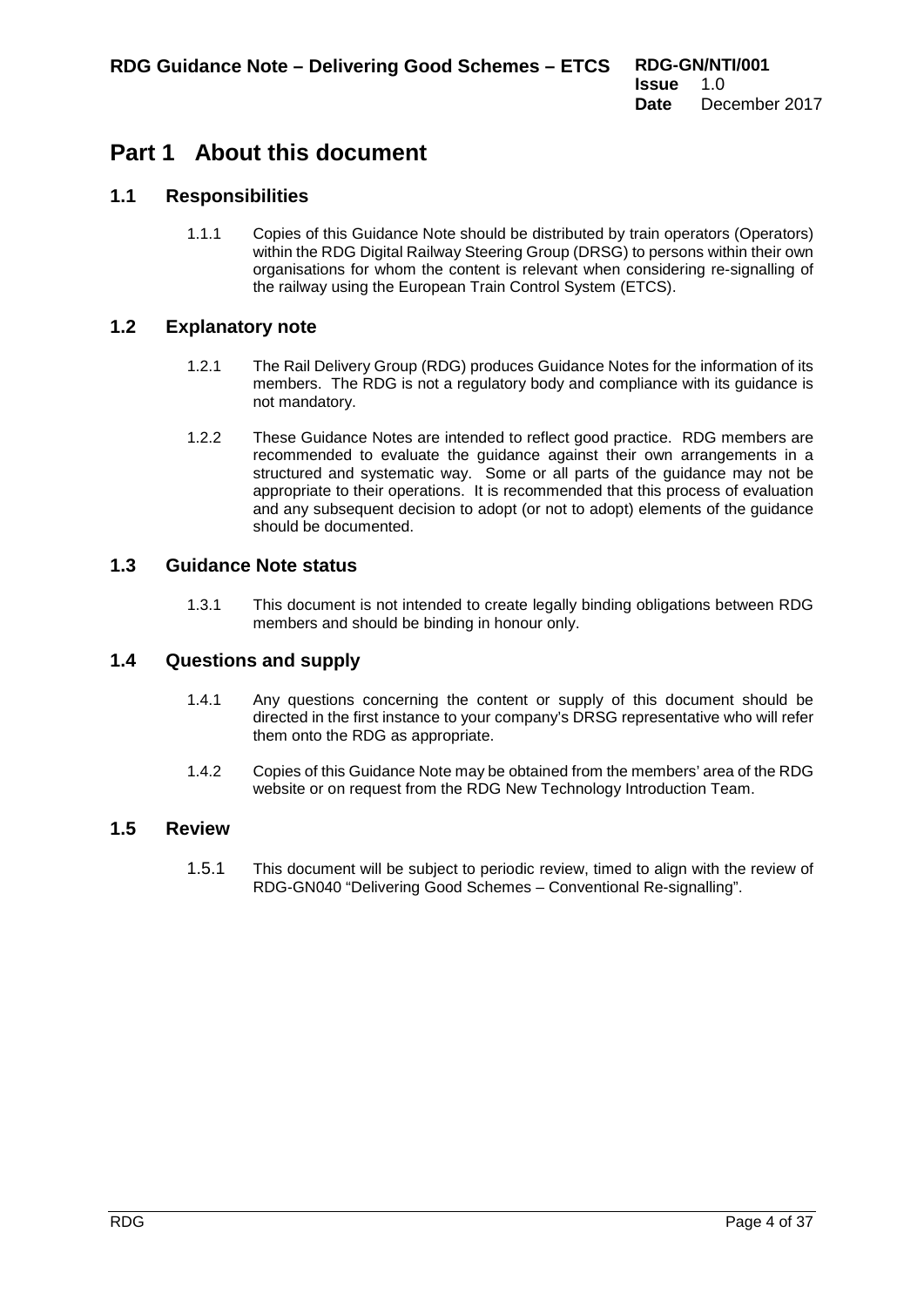## <span id="page-4-0"></span>**Part 2 Purpose and Scope**

#### **2.1 Purpose**

- 2.1.1 This document seeks to introduce recommended practice, reflecting current thoughts and expectations, to provide an *aide memoire* to DRSG members on what to look for when considering future proposals to re-signal the railway. As such, it advises members on that recommended practice, providing the opportunity for members to be better informed and to consider aligning their interests. The document also prompts Operators to seek early engagement with the Infrastructure Manager (IM) and to use all opportunities to influence client specification at that early stage, to allow incorporation into the project planning and funding process, and reducing the need to introduce late changes that would involve significant rework.
- 2.1.2 It is assumed that the reader will be familiar with RDG-GN040 "Delivering Good Schemes – Conventional Re-signalling". The provisions of that document are sufficiently high level to remain relevant to a proposal involving ETCS. This document does not replicate RDG-GN040 and concentrates on providing supplemental guidance around ETCS, within an identical structure.

#### **2.2 Scope**

- 2.2.1 This guidance applies to employees of Operators who are members of the DRSG and who may be required to interface with an ETCS proposal and those responsible for ensuring their levels of knowledge and competence.
- 2.2.2 This guidance considers ETCS deployments up to and including Level 2 Signals Away (*i.e.* train location and train integrity supervision continue to rely on trackside equipment such as [track circuits](https://en.wikipedia.org/wiki/Track_circuit) or [axle counters\)](https://en.wikipedia.org/wiki/Axle_counter).
- 2.2.3 No distinction is made between the various forms of re-signalling that can be proposed – whether renewal, enhancement, life extension, re-control, or re-lock.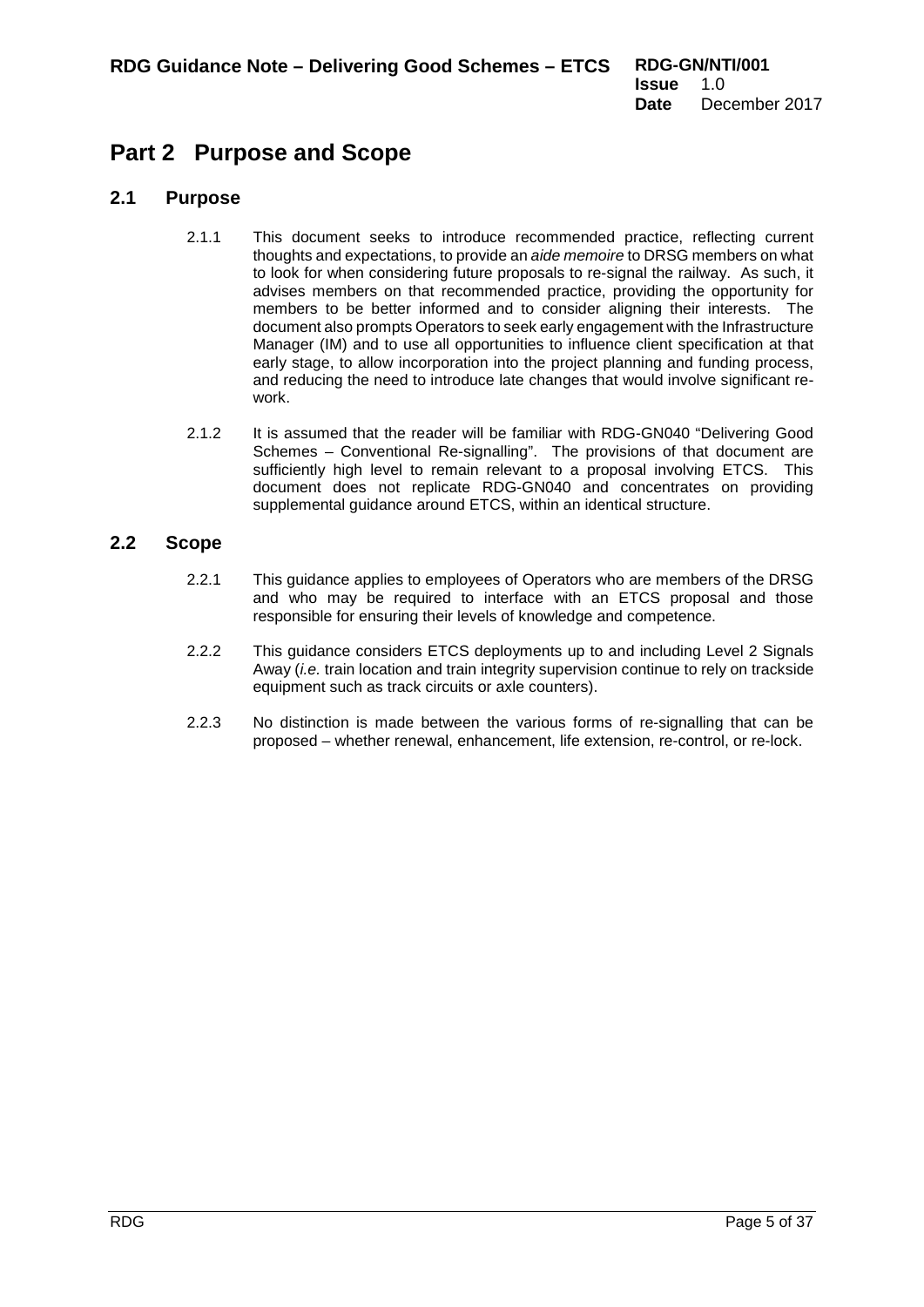## <span id="page-5-0"></span>**Part 3 Definitions**

*The definitions within RDG-GN040 "Delivering Good Schemes – Conventional Re-signalling" also apply here, unless otherwise advised. The following additional definitions also apply.*

| <b>Automatic Train</b>                          | As a term, ATO covers different levels (grades) of automation:                                                                                                                                                                                                                                                                                                                                                                                                                                                                                                                      |  |  |
|-------------------------------------------------|-------------------------------------------------------------------------------------------------------------------------------------------------------------------------------------------------------------------------------------------------------------------------------------------------------------------------------------------------------------------------------------------------------------------------------------------------------------------------------------------------------------------------------------------------------------------------------------|--|--|
| <b>Operation (ATO)</b>                          | from the driver still maintaining control of most functions;                                                                                                                                                                                                                                                                                                                                                                                                                                                                                                                        |  |  |
|                                                 | through semi-automatic train operation where the setting of the train<br>$\bullet$<br>in motion and stopping is automatic, leaving the driver responsible for<br>door operation and intervention if the system fails;                                                                                                                                                                                                                                                                                                                                                               |  |  |
|                                                 | towards increased automation, up to the point where there is no train<br>driver or on-board attendant.                                                                                                                                                                                                                                                                                                                                                                                                                                                                              |  |  |
|                                                 | It is likely that ATO on Network Rail will require ETCS to be deployed.<br>However, the provision of ETCS does not automatically mean that ATO is a<br>scheme output                                                                                                                                                                                                                                                                                                                                                                                                                |  |  |
| Data hole                                       | A temporary loss of GSM-R data connectivity between train and Radio Block<br>Centre. This may form part of the scheme design, especially at locations<br>where there would be rarely a requirement to bring trains to a stand                                                                                                                                                                                                                                                                                                                                                       |  |  |
| <b>Depot</b>                                    | A location that permits trains to be stored (awaiting use), stabled, maintained<br>or formed up (changes to consist). Can apply to both passenger and freight.<br>For the purposes of this document, this definition also includes yards and<br>stabling locations (except stations)                                                                                                                                                                                                                                                                                                |  |  |
| <b>Digital Railway</b><br><b>Steering Group</b> | Part of the RDG's meeting architecture. DRSG brings together Operator<br>representatives and provides input and direction on their behalf into the Digital<br>Railway Programme                                                                                                                                                                                                                                                                                                                                                                                                     |  |  |
| <b>Enhancement</b>                              | For the purposes of this document, expanding the capability of the<br>infrastructure to advance customer outcomes around one or more of:<br>a) performance (e.g. improving punctuality);<br>journey time (e.g. enabling higher speeds);<br>b)<br>safety (e.g. enhanced train protection, speed control);<br>c)<br>capacity (e.g. reducing headways or allowing heavier loads);<br>d)<br>enabling efficiencies (e.g. smoothing speed profiles); or<br>e)<br>f)<br>realising latent potential of rolling stock (e.g. removing constraints)                                            |  |  |
| <b>European Train</b><br><b>Control System</b>  | Often abbreviated to ETCS. A train control system that provides Automatic<br>Train Protection and movement authorities via an in-cab signalling system,<br>offering common standards across Europe on main lines in support of<br>interoperability and an open market for rail services. ETCS is also being<br>installed outside Europe.<br>ETCS is one of the four components of European Rail Traffic Management<br>System (ERTMS) - the others being GSM-R, Traffic Management and<br>European Rules. ETCS and ERTMS are often used interchangeably but<br>mean different things |  |  |
| <b>Full Supervision</b>                         | An ETCS operating mode where the on-board equipment has all train and<br>track data available required for complete supervision of train movements<br>against a dynamic speed profile. This is the normal operation mode for<br>ETCS, affording the highest level of supervision available                                                                                                                                                                                                                                                                                          |  |  |
| <b>Movement</b><br><b>Authority</b>             | Permission for a train to proceed to a specific location as a signalled move                                                                                                                                                                                                                                                                                                                                                                                                                                                                                                        |  |  |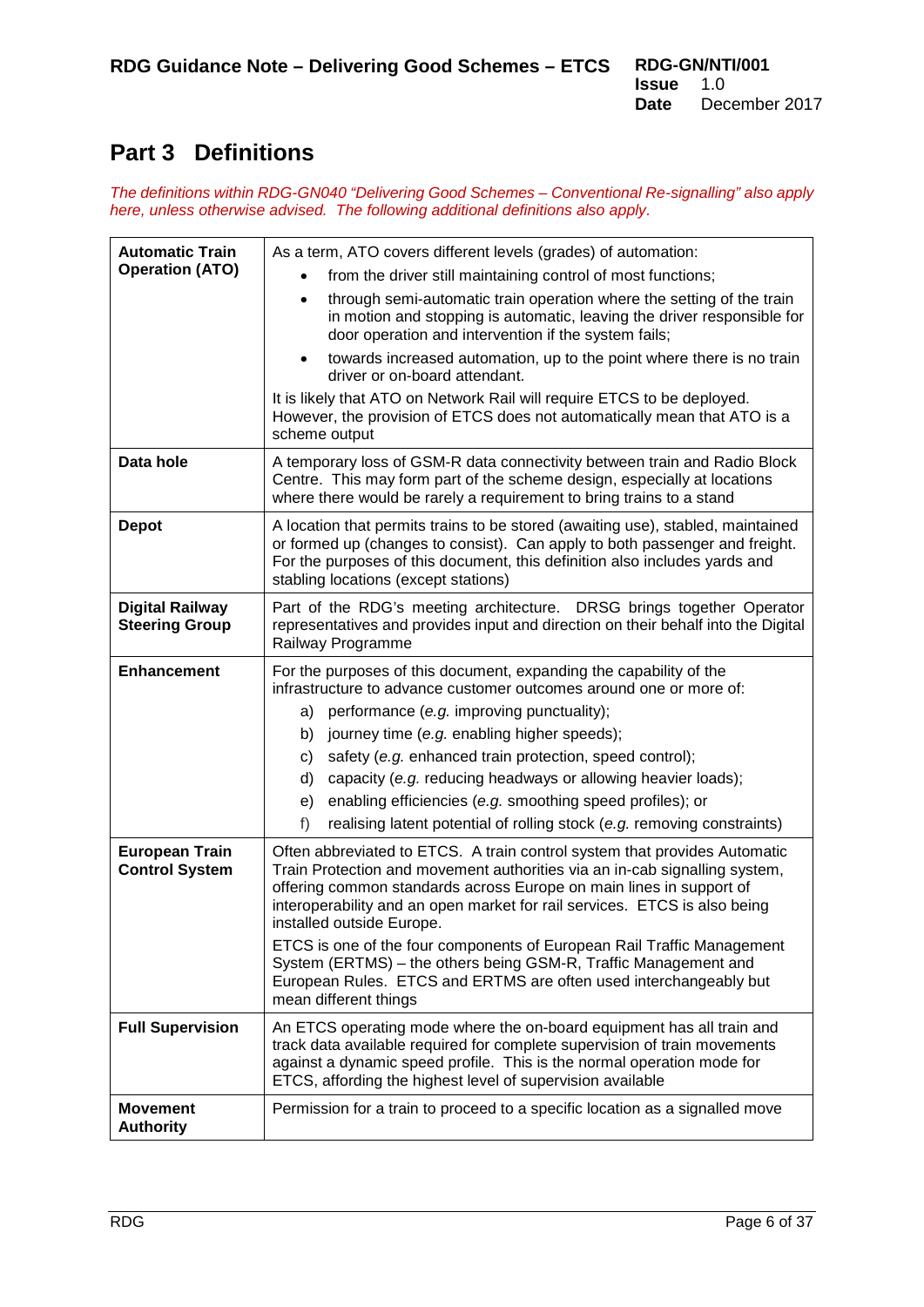| <b>Network</b>                       | The main line infrastructure controlled by an Infrastructure Manager in Great<br>Britain, comprising railway tracks, signalling and electrification systems,<br>bridges, tunnels, level crossings and viaducts, together with sidings and<br>connections to third-party controlled infrastructures. Typically, the extent of<br>the Network will be shown in the Sectional Appendix. |
|--------------------------------------|--------------------------------------------------------------------------------------------------------------------------------------------------------------------------------------------------------------------------------------------------------------------------------------------------------------------------------------------------------------------------------------|
| No contact time                      | The length of time that a train can be out of contact with a Radio Block<br>Centre before the movement authority is cancelled and the brakes<br>automatically apply. Within GB, a national value is likely to be applied                                                                                                                                                             |
| Operator                             | The definition within RDG-GN040 "Delivering Good Schemes - Conventional<br>Re-signalling" is replaced by the following                                                                                                                                                                                                                                                               |
|                                      | Any public or private undertaking the principal business of which is to provide<br>services for the transport of goods and/or passengers by rail, with a<br>requirement that the undertaking must ensure traction. This also includes<br>undertakings which provide traction only                                                                                                    |
| Overlay                              | Section of the conventionally-signalled railway to which ETCS has been<br>added whilst some or all existing fixed signals remain.                                                                                                                                                                                                                                                    |
|                                      | Trains not fitted with working ETCS on-board equipment or driven by non-<br>ETCS trained personnel can continue to be planned and operated                                                                                                                                                                                                                                           |
| <b>Packet Switching</b>              | A mode of data transmission in which a message is broken into several parts<br>which are communicated independently, over whatever route is optimum for<br>each packet, and reassembled at the destination. Can apply to audio and<br>video, as well as data transmission, and is used to enhance the stability and<br>efficiency of a communications network.                       |
|                                      | Packet switching, an enhanced means of data transmission, has greater<br>capability to support ETCS schemes                                                                                                                                                                                                                                                                          |
| <b>Reversible</b><br>signalling      | The provision of signalling on a track to permit train movements in either<br>direction, whether for planned or emergency use, with such movements<br>protected as appropriate. May also be called bi-directional signalling                                                                                                                                                         |
| <b>Signals Away</b>                  | The removal of all, or the majority of, lineside signals, with information<br>provided to drivers via in-cab displays.                                                                                                                                                                                                                                                               |
|                                      | Any signals that remain may be provided either to simplify provision around<br>complex layouts or to facilitate local shunting moves                                                                                                                                                                                                                                                 |
| <b>Staff Responsible</b>             | An ETCS operating mode which allows the driver to move the train under<br>his/her own responsibility in an ETCS equipped area, e.g. where a Movement<br>Authority cannot be received by the train                                                                                                                                                                                    |
| <b>Standage</b>                      | The length of the train that can stand on a particular piece of track, without<br>interfering with other train movements, taking into account standback<br>distance from any signal and stopping tolerance                                                                                                                                                                           |
| <b>Supervised</b><br><b>Location</b> | The position considered by ETCS as the furthest point that a train shall not<br>pass without potentially being in a place of danger                                                                                                                                                                                                                                                  |
| <b>Track Ahead Free</b>              | An ETCS function that allows the Radio Block Centre to transmit a Full<br>Supervision Movement Authority from the current position of the train if the<br>driver confirms (by responding to an on-board request) that there is no<br>train/vehicle between the train and the signal or marker board ahead                                                                            |
| <b>Transition</b>                    | The change from one system of train protection to another, usually from<br>systems using AWS or TPWS to ETCS, or vice versa, but also the change<br>between full signalling and more manual processes, such as those<br>encountered within depots                                                                                                                                    |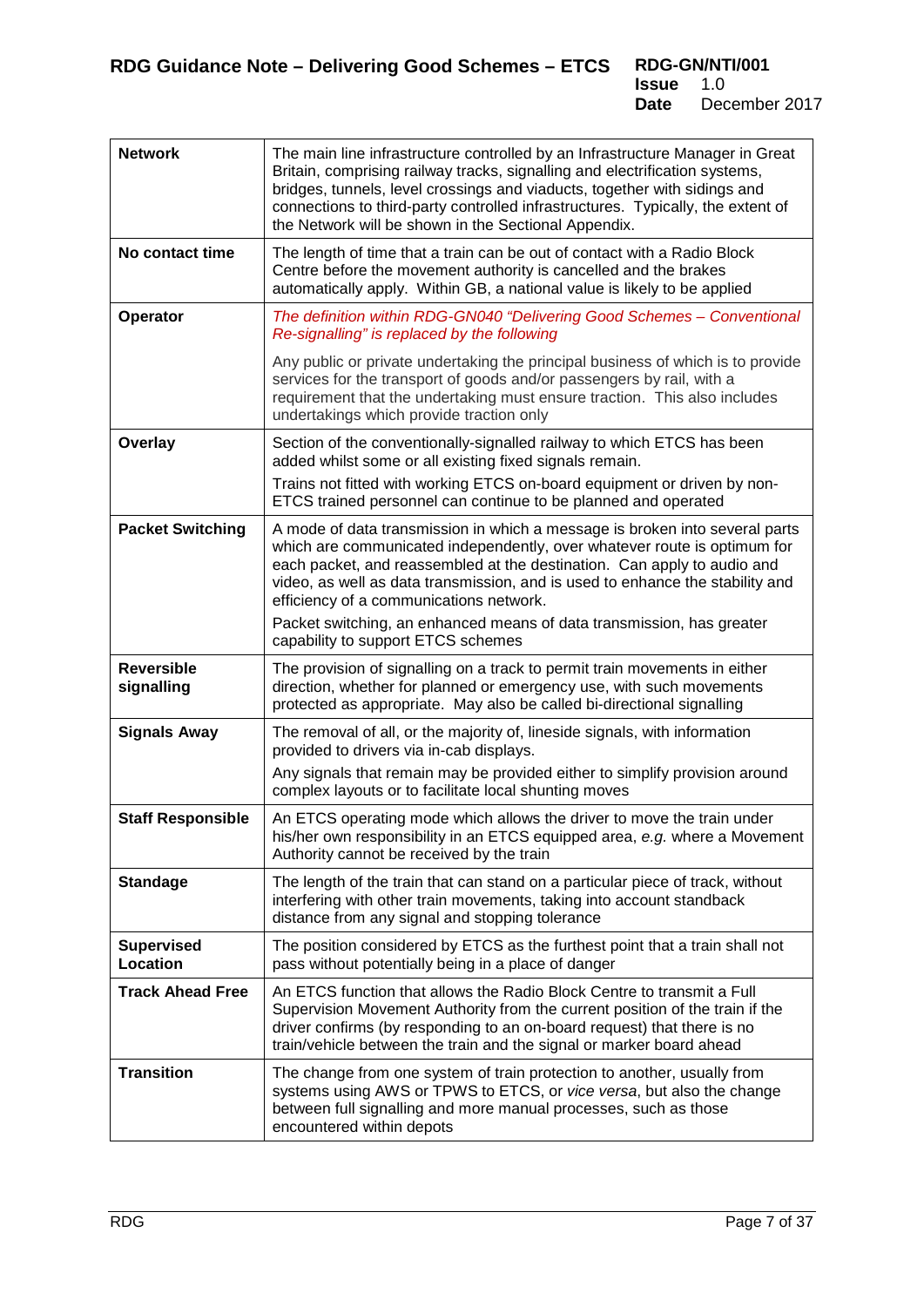| <b>Underlay</b> | Section of the railway converted to full ETCS operation, with layouts<br>optimised for ETCS, then fitted with temporary lineside signals to allow for the |
|-----------------|-----------------------------------------------------------------------------------------------------------------------------------------------------------|
|                 | continued operation of trains not fitted with working ETCS on-board<br>equipment                                                                          |

## <span id="page-7-0"></span>**Part 4 Background**

*No further guidance offered beyond RDG-GN040 "Delivering Good Schemes – Conventional Resignalling".* 

### <span id="page-7-1"></span>**Part 5 Comparing Renewals and Enhancements**

*No further guidance offered beyond RDG-GN040 "Delivering Good Schemes – Conventional Resignalling".* 

## <span id="page-7-2"></span>**Part 6 Core Principles**

*The core principles within RDG-GN040 "Delivering Good Schemes – Conventional Re-signalling" also apply here, unless otherwise advised. The following additional principles also apply.*

ETCS is intended as a standard European framework. In the GB context, a Reference Design has been developed to ensure standardisation of application across the Network, with an expectation that local deployments will not introduce additional training, resource, operational or maintenance requirements or constraints.

Being a software based system, ETCS requires greater precision when considering operational objectives and requirements before scheme design commences. This needs to consider the full range of operational scenarios, placing greater emphasis on early engagement with projects by Operators.

With regard to RDG GN-040 6.2 (d), Operators should consider how competency requirements in ETCS can be identified, developed, delivered and demonstrated to allow staff and suppliers to fulfil their roles. Also, how such individuals might need to be supported through additional training, familiarisation or the provision of additional resource, at least until the provision of ETCS becomes more commonplace.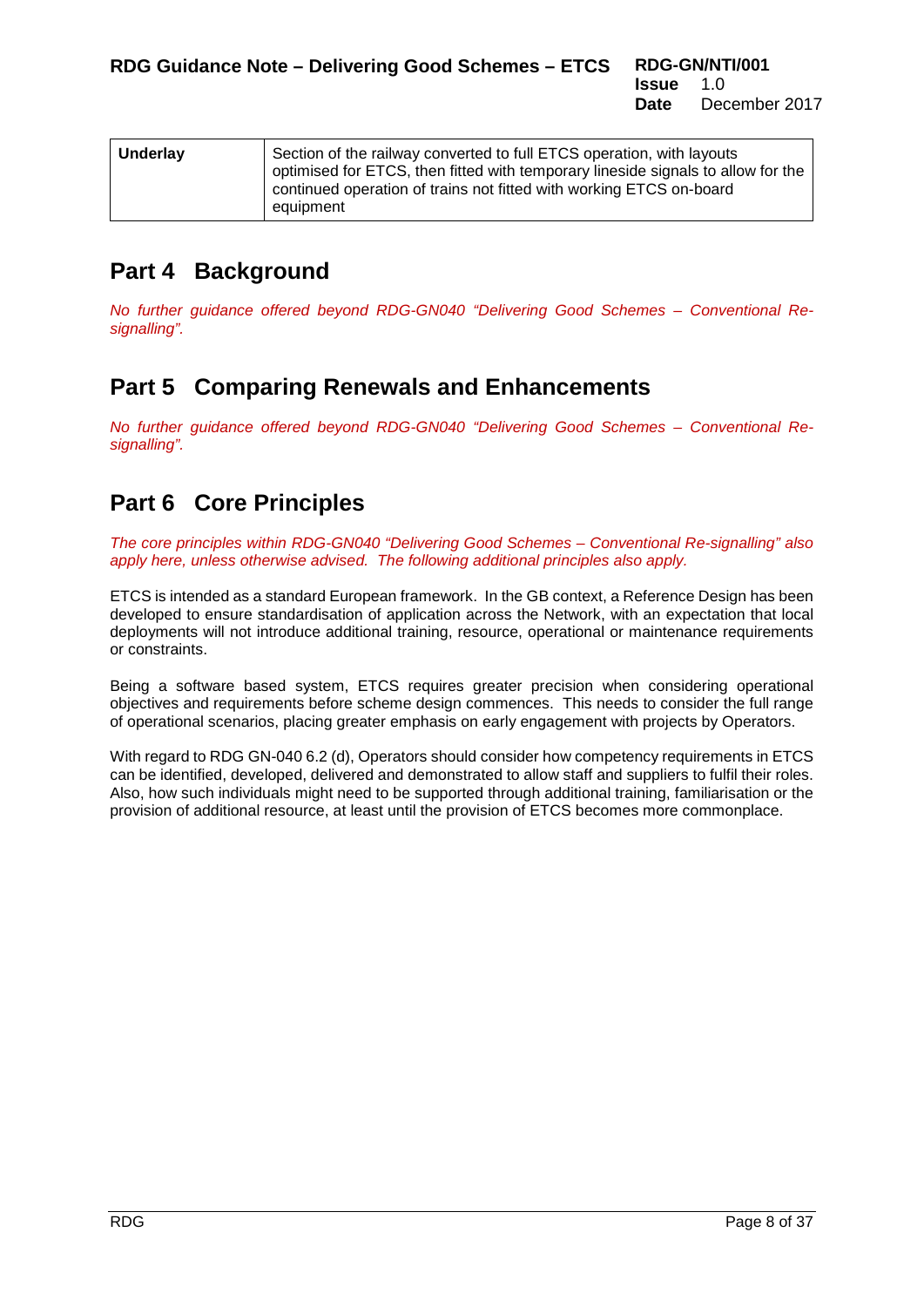## <span id="page-8-0"></span>**Part 7 Check-lists**

*N.B.* Very few re-signalling schemes will require detailed deliberation of all items in these lists, or more detailed iteration of every one of the Operational Requirements in Appendix B. Nevertheless, it is recommended that each topic should be examined in turn.

*The check-lists within RDG-GN040 "Delivering Good Schemes – Conventional Re-signalling" also apply here. This section contains additional guidance that should be considered.*

<span id="page-8-1"></span>

| Subject area             | Summary of items to be considered                                                                                                                                                                                                                                                                                                                                                                                                                                                                                                                                                                                                                                                                                                          | Rationale for that<br>consideration |
|--------------------------|--------------------------------------------------------------------------------------------------------------------------------------------------------------------------------------------------------------------------------------------------------------------------------------------------------------------------------------------------------------------------------------------------------------------------------------------------------------------------------------------------------------------------------------------------------------------------------------------------------------------------------------------------------------------------------------------------------------------------------------------|-------------------------------------|
| 7.1 Scheme<br>Governance | Although no additional guidance is offered beyond<br>RDG-GN040 "Delivering Good Schemes -<br>Conventional Re-signalling", the importance of active<br>Operator engagement within a properly constituted<br>and robustly applied governance process is<br>reiterated. ETCS schemes, especially early<br>deployments, provide opportunity for thorough<br>examination of the railway operation at a system<br>level and should not be regarded as just the<br>introduction of technology – changes to processes<br>and human factors will be required. Project changes,<br>however and whenever they arise, should always be<br>compared to the outcomes and outputs required to<br>satisfy the problem statement that is being<br>addressed |                                     |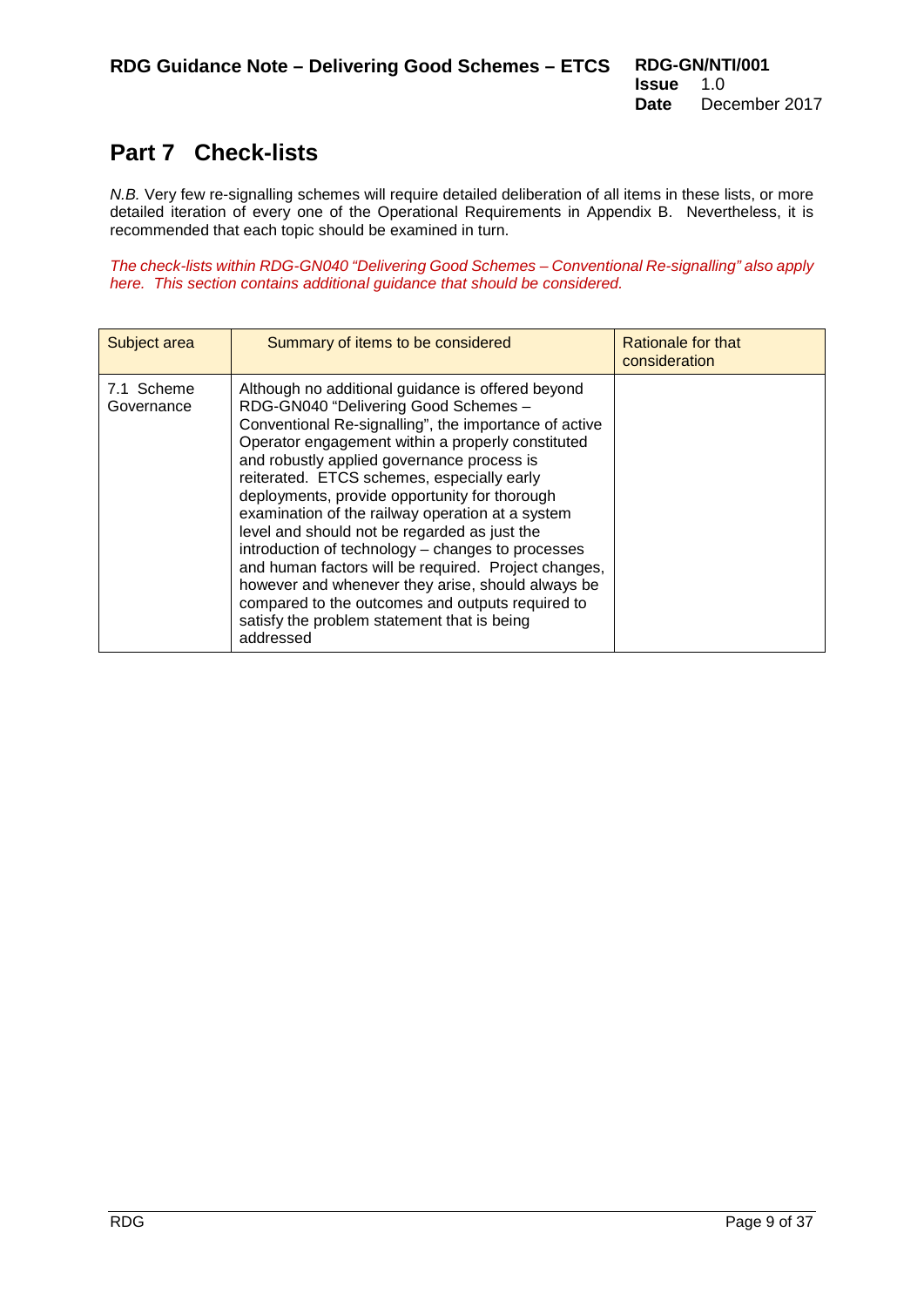<span id="page-9-0"></span>

| Subject area             | Summary of items to be considered                                                                                                                                                                                                                                                                                                                                                                                                                                                                                                                                                                                                                                                                                                                  | <b>Rationale for that</b><br>consideration                                                                                                                                                                                                                                                                                                                                                                                                                                                                                                                                                                                           |
|--------------------------|----------------------------------------------------------------------------------------------------------------------------------------------------------------------------------------------------------------------------------------------------------------------------------------------------------------------------------------------------------------------------------------------------------------------------------------------------------------------------------------------------------------------------------------------------------------------------------------------------------------------------------------------------------------------------------------------------------------------------------------------------|--------------------------------------------------------------------------------------------------------------------------------------------------------------------------------------------------------------------------------------------------------------------------------------------------------------------------------------------------------------------------------------------------------------------------------------------------------------------------------------------------------------------------------------------------------------------------------------------------------------------------------------|
| 7.2 Problem<br>Statement | Do the outcomes and benefits that are being<br>1)<br>sought reflect what the future railway will be<br>required to deliver? What opportunities to<br>modify or improve the Timetable Planning<br>Rules will be provided?<br>Consider the required balance between (a)<br>quantum of trains (i.e. overall numbers, albeit<br>at lower speeds - similar to "managed<br>motorway") or (b) speed (seeking journey<br>time reduction but creating a situation where<br>the range of train speeds will influence<br>overall capacity). Also recognise that a<br>change of focus may be required at different<br>times - peaks, off-peak, night hours,<br>maintenance periods (e.g. two-track railway),<br>special events, weekends and bank<br>holidays) | Provides a shared master<br>plan / scheme vision arrived<br>at collaboratively and<br>agreed by industry.<br>Early involvement by<br>Operators should never be<br>considered a bad<br>investment. Effort<br>expended at this stage, to<br>understand (defining and<br>quantifying) the outcomes<br>and benefits and reach<br>agreement on these, will be<br>repaid later in the project.<br>Route Investment Review<br>Groups offer a useful<br>introduction to projects and<br>intentions and permit the<br>collaborative approach to<br>start. Other meetings<br>between Operators and the<br>IM can perform a similar<br>function |
|                          | 2)<br>In addressing the problem statement, is it<br>necessary for all benefits from the<br>deployment to be realised immediately on<br>commissioning, or is there an opportunity to<br>phase the introduction? 1<br><sup>1</sup> This theme is also explored in sections 7.7 Assessments of<br>Operations Risks, 7.8 Permanent Timetable and resourcing<br>effects and 7.10 Performance effects                                                                                                                                                                                                                                                                                                                                                    | Depending on the scale of<br>change proposed, a phased<br>introduction may prove<br>beneficial, perhaps over<br>more than one timetable, to<br>allow the reliability curve<br>and front-line staff<br>confidence and familiarity<br>with the new technology to<br>be built up                                                                                                                                                                                                                                                                                                                                                        |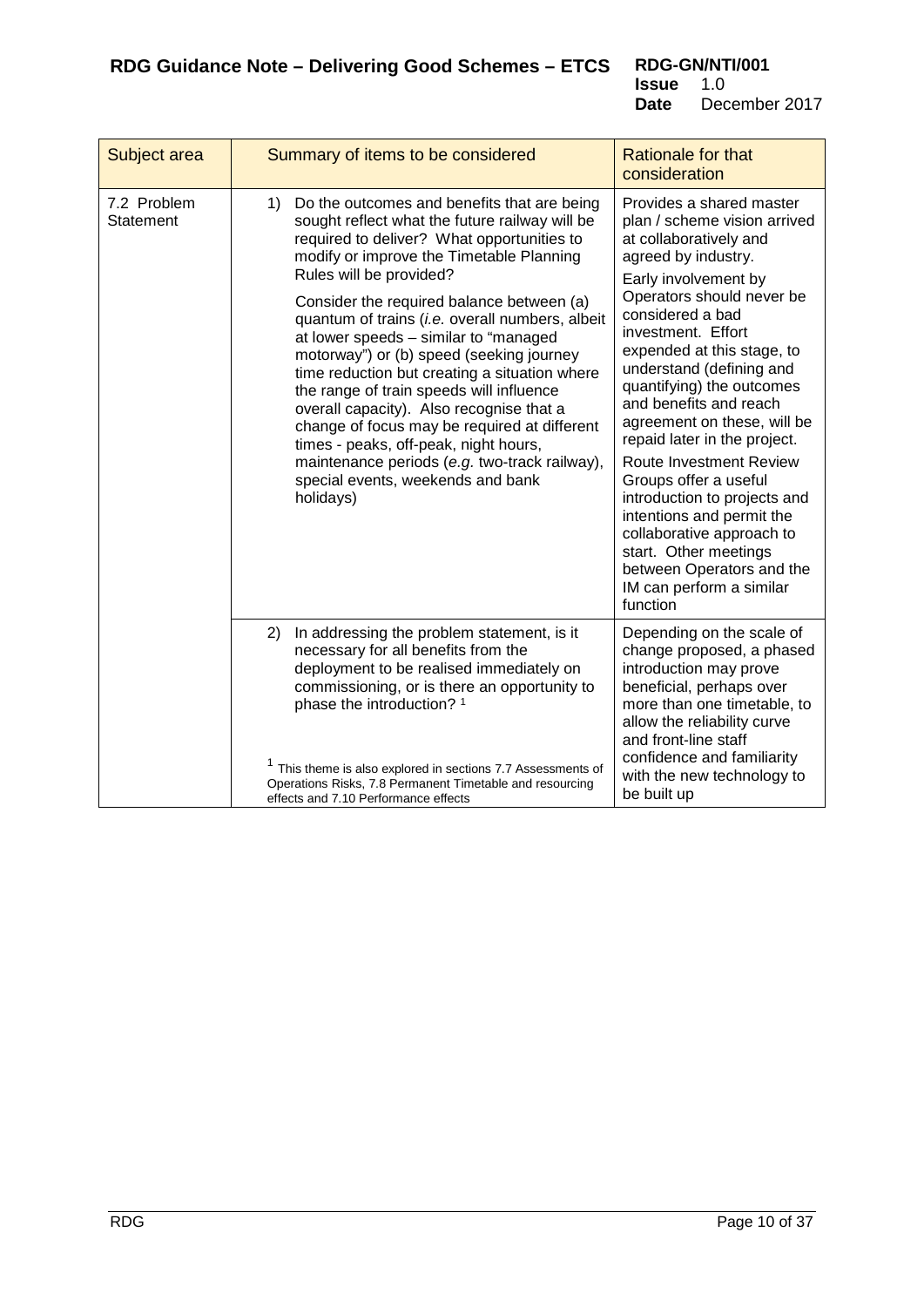<span id="page-10-0"></span>

| Subject area                                                             |                            | Summary of items to be considered                                                                                                                                                                                                                                                                                                                                                                                                                                                                                                                                                                                                                                                                                                                                                                 | Rationale for that<br>consideration                                                                                                                                                                                                                                                                                                                                               |
|--------------------------------------------------------------------------|----------------------------|---------------------------------------------------------------------------------------------------------------------------------------------------------------------------------------------------------------------------------------------------------------------------------------------------------------------------------------------------------------------------------------------------------------------------------------------------------------------------------------------------------------------------------------------------------------------------------------------------------------------------------------------------------------------------------------------------------------------------------------------------------------------------------------------------|-----------------------------------------------------------------------------------------------------------------------------------------------------------------------------------------------------------------------------------------------------------------------------------------------------------------------------------------------------------------------------------|
| 7.3 Principles of<br>Project<br>Development<br>(Operator<br>perspective) | 1)<br>include:<br>I.<br>Ш. | RDG GN-040 7.3 (b) is modified as follows:<br>The problem statement should be used to<br>work out what options can be considered to<br>realise the required outcomes and benefits.<br>Whilst some options need not be pursued in<br>any great detail and can be eliminated early,<br>it is recommended that several good-quality<br>options which maximise operations and<br>(ideally) allow some future proofing are<br>developed in detail. Considerations should<br>opportunities to incorporate or bring<br>forward renewals and other<br>enhancements to achieve greater value<br>for money or support scheme outputs;<br>identification of capabilities or assets that<br>are no longer required, e.g. redundant<br>crossovers, siding connections, overlays<br>superseded by Signals Away; | Operators should be<br>prepared to be open about<br>their priorities but prepared<br>to trade.<br>Realism should be sought<br>from all parties. This<br>recognises that funding or<br>deliverability may be<br>constrained, or come from<br>more than one source, so it<br>might be better to get some<br>improvement rather than<br>none.                                        |
|                                                                          | Ш.<br>IV.                  | life extension of an asset, with deferral of<br>renewal until such time as future funding<br>opportunities arise or franchise<br>obligations / Operator business plans<br>change;<br>whether scheme outputs are best<br>achieved by Overlay, Underlay or<br>Signals Away;                                                                                                                                                                                                                                                                                                                                                                                                                                                                                                                         | It may be appropriate to<br>(a)<br>retain some<br>conventional signalling to<br>address areas or<br>movements that would be<br>difficult to replicate<br>effectively under ETCS;<br>continue to control<br>(b)<br>some movements by<br>ground staff;<br>provide an ETCS<br>(c)<br>overlay in advance of<br>infrastructure go-live to<br>aid staff familiarisation<br>and training |
|                                                                          | V.                         | the opportunities to phase the realisation<br>of scheme benefits                                                                                                                                                                                                                                                                                                                                                                                                                                                                                                                                                                                                                                                                                                                                  | See Section 7.2 above                                                                                                                                                                                                                                                                                                                                                             |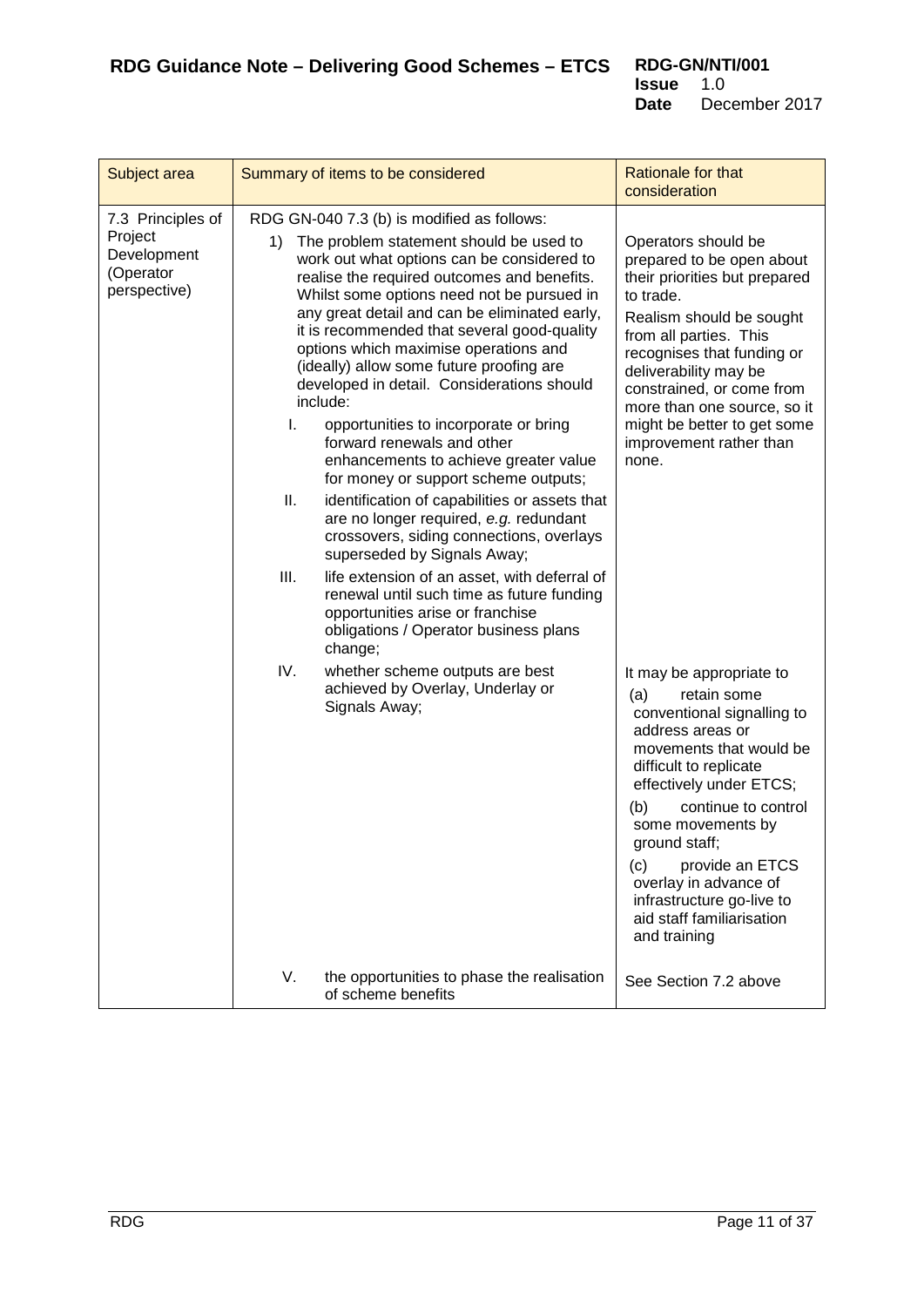<span id="page-11-0"></span>

| Subject area   | Summary of items to be considered                                                                                               | Rationale for that<br>consideration |
|----------------|---------------------------------------------------------------------------------------------------------------------------------|-------------------------------------|
| 7.4 Commercial | A summary of the agreed commercial<br>position for Digital Railway ETCS<br>deployments can be found in the RDG ETCS<br>Handbook |                                     |

<span id="page-11-1"></span>

| Subject area                                    | Summary of items to be considered                                                                                                                                                                                                                                            | Rationale for that<br>consideration                                                                                                                                                                                                                                                                                      |
|-------------------------------------------------|------------------------------------------------------------------------------------------------------------------------------------------------------------------------------------------------------------------------------------------------------------------------------|--------------------------------------------------------------------------------------------------------------------------------------------------------------------------------------------------------------------------------------------------------------------------------------------------------------------------|
| 7.5 Operations<br>Requirements<br>Specification | [A more detailed list of operational requirements for<br>consideration can be found in Appendix B.]<br>Being a software based system, ETCS<br>1)<br>requires greater precision when considering<br>operational objectives and requirements<br>before scheme design commences | Consider the full range of<br>operational scenarios, incl.<br>run-round moves, traction<br>units running in tandem,<br>banking, propelling, any<br>train also on which a driving<br>cab is open in other than<br>the leading vehicle (e.g.<br>saloons, snowploughs),<br>degraded operations and<br>failed train recovery |
|                                                 | Consider how drivers will react to conflicting<br>2)<br>information from the lineside and DMI                                                                                                                                                                                | Where drivers will be able<br>to obtain information from<br>both conventional signals /<br>signage and ETCS, and the<br>information from one<br>source could be at variance<br>with the other                                                                                                                            |
|                                                 | 3)<br>How will train crew experience and gain<br>familiarity with ETCS before go-live?                                                                                                                                                                                       | Provision of ETCS overlay<br>to aid testing and training,<br>complementing use of<br>simulators and/or use of<br>early adopters                                                                                                                                                                                          |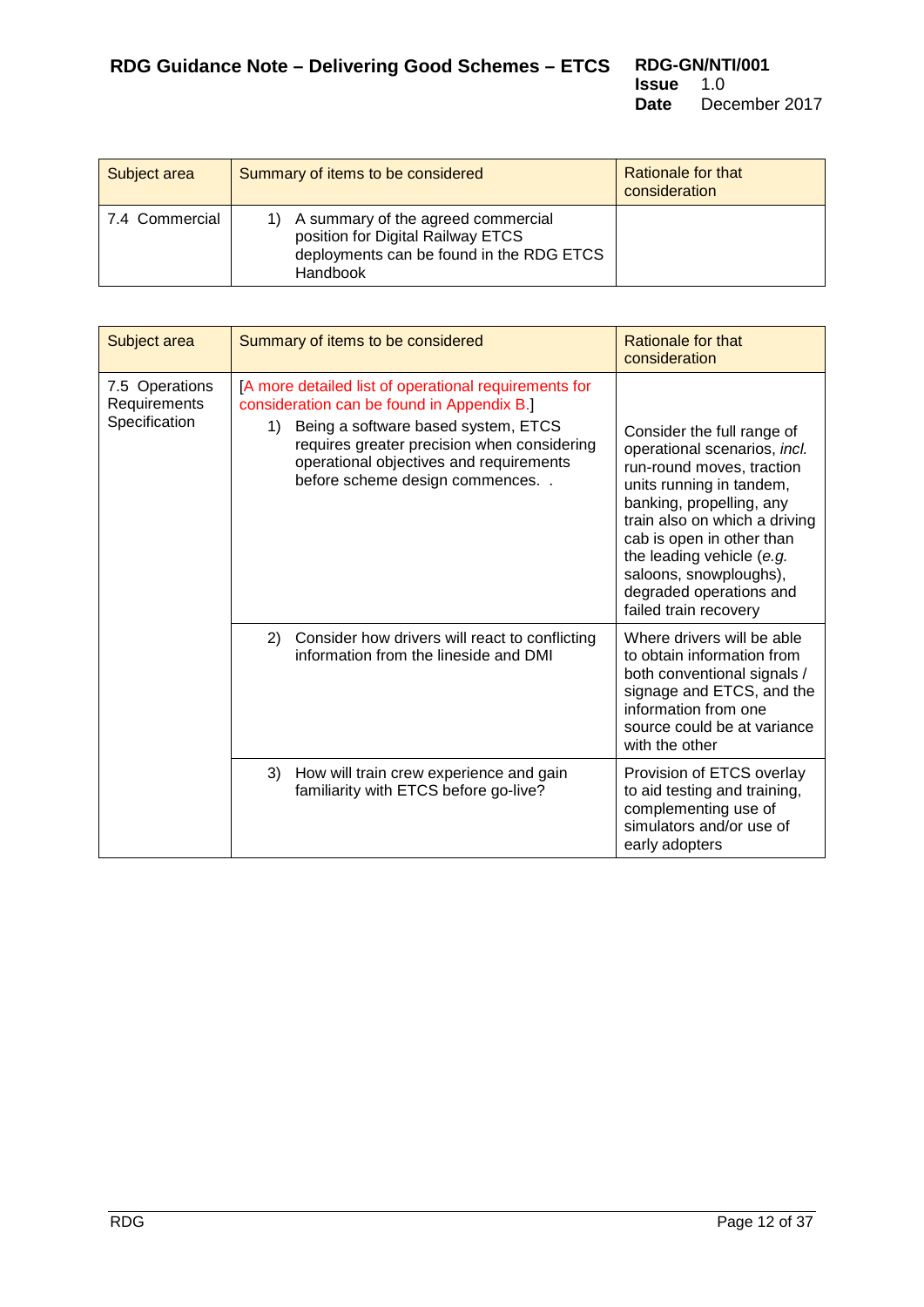<span id="page-12-0"></span>

| Subject area           | Summary of items to be considered                                                                                                                                                                                                                                                                                                                                             | Rationale for that<br>consideration                                                                                                                                                                                                                                                                                                                                                                                                                                                                                                                                  |
|------------------------|-------------------------------------------------------------------------------------------------------------------------------------------------------------------------------------------------------------------------------------------------------------------------------------------------------------------------------------------------------------------------------|----------------------------------------------------------------------------------------------------------------------------------------------------------------------------------------------------------------------------------------------------------------------------------------------------------------------------------------------------------------------------------------------------------------------------------------------------------------------------------------------------------------------------------------------------------------------|
| 7.6 Signal<br>Sighting | Where the infrastructure (lineside) is to be<br>1)<br>ETCS fitted without signals (known as Signals<br>Away), the need for signal sighting becomes<br>less onerous although similar requirements will<br>be necessary for ETCS marker boards, lineside<br>signage and any remaining locally provided<br>lineside signals                                                      | E.g. managing<br>distractions and<br>simultaneous information<br>presented by<br>infrastructure design;<br>encountering unlit boards<br>in degraded working                                                                                                                                                                                                                                                                                                                                                                                                          |
|                        | 2) Have signal sighting considerations examined<br>whether drivers will receive conflicting<br>I.<br>information from the lineside and DMI, or<br>will place conflicting demands on their<br>attention?<br>Ш.<br>the effect of transitions on driver tasks, incl.<br>exporting risks to adjoining sections (see<br>also Operations and Control Functionality,<br>Appendix B)? | Where drivers will be able<br>to obtain information from<br>both conventional signals<br>/ signage and ETCS, and<br>the information from one<br>source could be at<br>variance with the other.<br>Also examine the points at<br>which drivers are offered<br>the various ETCS<br>operating modes (e.g.<br>Staff Responsible, On<br>Sight, Full Supervision)<br>and any conditions that<br>have to be met to allow<br>step-up or step-down<br>between modes. These<br>should be reviewed<br>against other tasks that<br>drivers have to undertake<br>at the same time |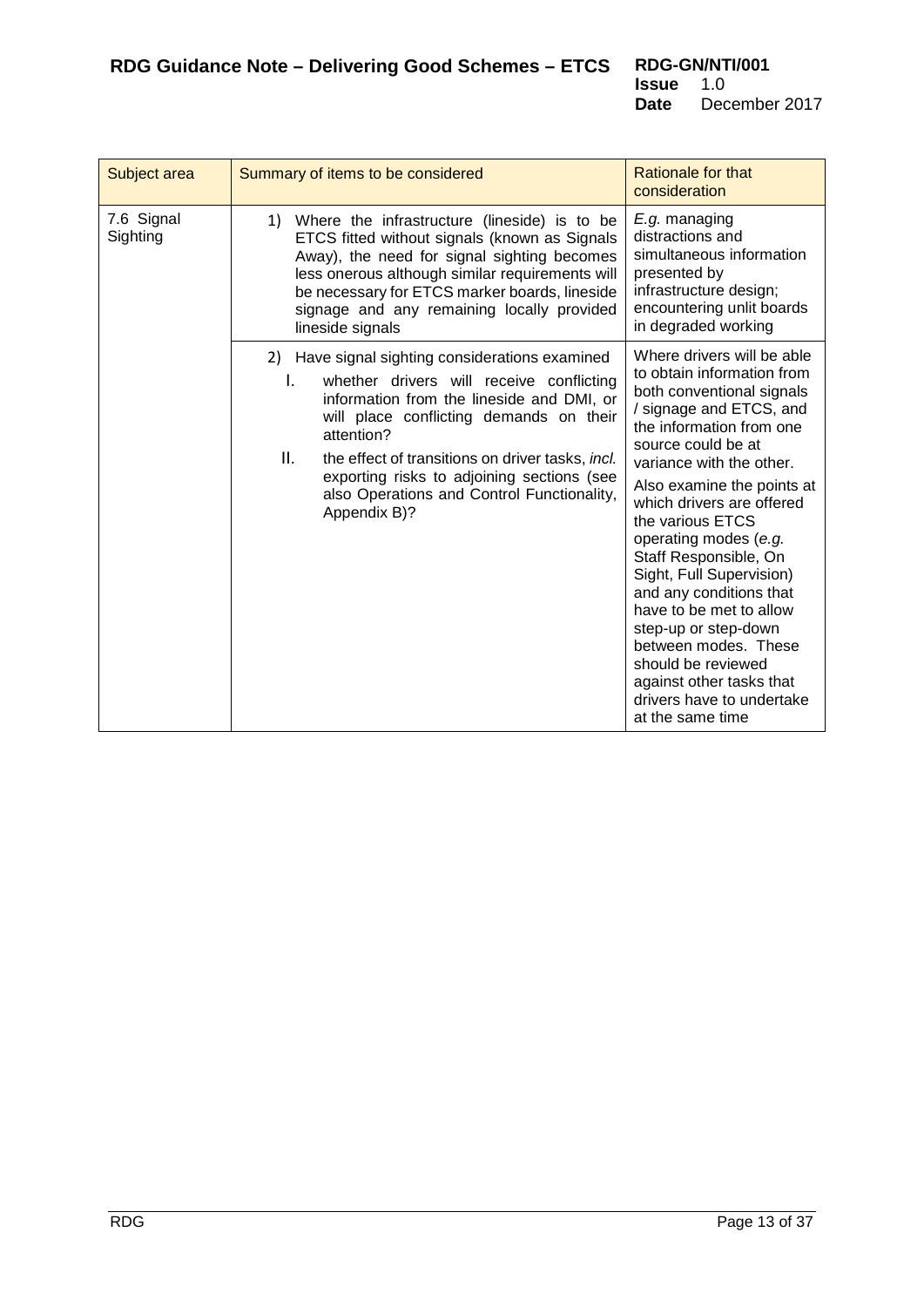<span id="page-13-0"></span>

| Subject area                                                                     | Summary of items to be considered                                                                                                                                                                                                                                                                                                                                                                                                                                                                                                                                                                                                                                                                                                                                                                                                                                                                                                                                          | <b>Rationale for that</b><br>consideration                                                                                                                                                                                                                                                                                                                                                                                                                                                                                                                                                   |
|----------------------------------------------------------------------------------|----------------------------------------------------------------------------------------------------------------------------------------------------------------------------------------------------------------------------------------------------------------------------------------------------------------------------------------------------------------------------------------------------------------------------------------------------------------------------------------------------------------------------------------------------------------------------------------------------------------------------------------------------------------------------------------------------------------------------------------------------------------------------------------------------------------------------------------------------------------------------------------------------------------------------------------------------------------------------|----------------------------------------------------------------------------------------------------------------------------------------------------------------------------------------------------------------------------------------------------------------------------------------------------------------------------------------------------------------------------------------------------------------------------------------------------------------------------------------------------------------------------------------------------------------------------------------------|
| 7.7<br>Assessments of<br>Operations<br><b>Risks</b><br>Continues on<br>next page | Has a review of system risks been undertaken,<br>1)<br>into which the Operator has contributed? Has<br>any such review considered the processes<br>whereby components of the system (e.g.<br>trackside, air-gap and on-board) are approved <sup>2</sup><br>for use, either individually or collectively<br><sup>2</sup> The approvals process should follow "The Practical Arrangements<br>for ETCS Trackside Approvals" (published by EURA, which acts as<br>the ETCS Systems Authority). Approvals should form a part of the<br>trackside procurement                                                                                                                                                                                                                                                                                                                                                                                                                    | ETCS is a shared system,<br>combining trackside and<br>on-board elements, with<br>an air-gap. Each might<br>work in isolation but how<br>will the railway operate<br>when the elements are<br>put together?<br>What arrangements are in<br>place to test the trackside<br>and train equipment<br>together for functionality<br>and capability (e.g. use of<br>a test laboratory)?<br>Will testing inform the<br>scheme design?                                                                                                                                                               |
|                                                                                  | 2)<br>Has the IM reviewed telephony capability to<br>ensure that connections can be made with,<br>and maintained with, GSM-R and Radio Block<br>Centres (RBC) to allow reliable, meaningful<br>and timely registration and exchange of data<br>and voice communications?<br>Has any such review included Operators?<br>3)<br>4)<br>Has any such review considered degraded<br>operations and the levels of functionality or<br>mitigation required in failure conditions (e.g.<br>reduced efficiency of radio systems or packet<br>switching affecting transmission speeds)?<br>Have the results of this consideration been<br>applied to the overall Operational Risks review<br>(as above) and the joint performance plan<br>(section 7.10)?<br>Is there a plan to improve or enhance<br>5)<br>telephony capability, with milestones, and has<br>this been reviewed to determine changes over<br>time to overall Operational Risks and/or the<br>joint performance plan? | E.g. GSM-R registration,<br>multiple registrations in a<br>single location, the<br>management of black<br>spots, data holes and<br>frequency interference,<br>use of packet switching<br>E.g. in the absence of an<br><b>ETCS Radio Block Centre</b><br>(RBC), local GSM-R cells<br>may require enhanced<br>data capability to allow<br>ETCS on-board<br>equipment to connect to<br>GSM-R and allow brake<br>release. Isolation of<br>ETCS on-board<br>equipment for train<br>movement within depots<br>or yards should not be<br>endorsed as train<br>protection systems are<br>compromised |
|                                                                                  | Is there an agreed process to review the<br>6)<br>attainability of the route speed / risk profile,<br>post commissioning, with changes made either<br>to timetable values or to the route profile?                                                                                                                                                                                                                                                                                                                                                                                                                                                                                                                                                                                                                                                                                                                                                                         | Ensuring required scheme<br>outputs are delivered or<br>differences do not affect<br>ongoing timetable<br>performance                                                                                                                                                                                                                                                                                                                                                                                                                                                                        |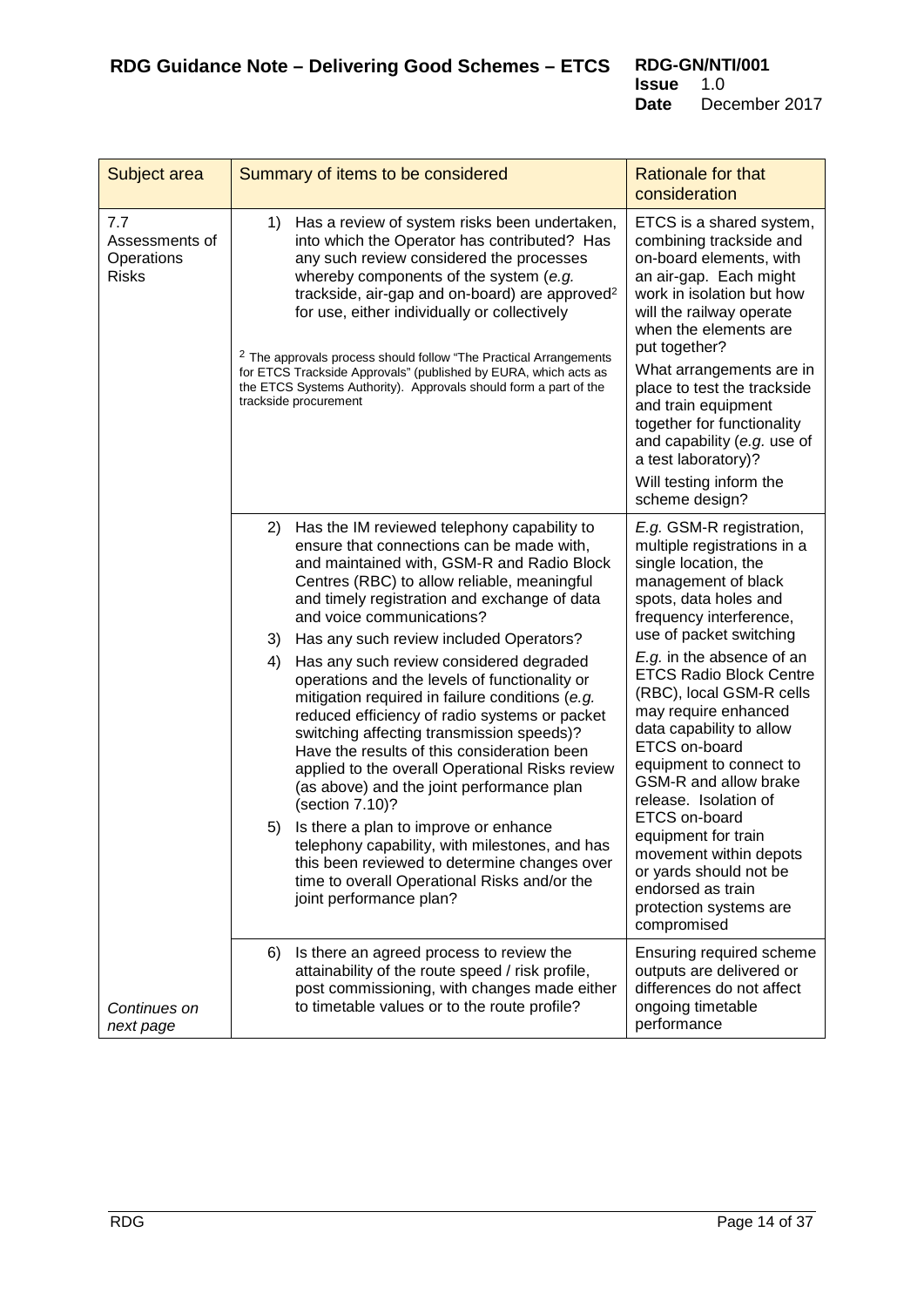| Subject area                                                | Summary of items to be considered                                                                                                                                                                                                                                                                                                                                                                                                                                                                                                                                                                                                                         | Rationale for that<br>consideration                                                                                                                                                                                                                                                                                                                                                                                                              |
|-------------------------------------------------------------|-----------------------------------------------------------------------------------------------------------------------------------------------------------------------------------------------------------------------------------------------------------------------------------------------------------------------------------------------------------------------------------------------------------------------------------------------------------------------------------------------------------------------------------------------------------------------------------------------------------------------------------------------------------|--------------------------------------------------------------------------------------------------------------------------------------------------------------------------------------------------------------------------------------------------------------------------------------------------------------------------------------------------------------------------------------------------------------------------------------------------|
| 7.7<br>Assessments of<br>Operations<br>Risks –<br>continued | RDG GN-040 7.7 (b) is modified as follows:<br>Have Operator route risk assessments been<br>7)<br>reviewed to consider system risk changes, for<br>example:<br>signal / marker board Passed at Danger<br>i<br>risk;<br>ij.<br>speeding risk;<br>driveability of new signalling and changed<br>iii.<br>layouts, including application of Professional<br>Driving Policies;<br>no contact time values;<br>iv<br>location and timing of transitions, or levels of<br>v<br>supervision (mode), incl. other tasks that<br>drivers may be undertaking at the time;<br>location and timing of receiving text<br>VÌ<br>messages via the DMI (e.g. critical routing | <b>Ensuring continued</b><br>relevance and identifying<br>new risks.<br>This needs to consider<br>the full range of<br>operational scenarios,<br>both before and after<br>infrastructure go-live, incl.<br>arrangements for testing<br>and training, run-round<br>moves, traction units<br>running in tandem,<br>banking, propelling, any<br>train also on which a<br>driving cab is open in<br>other than the leading<br>vehicle (e.g. saloons, |
|                                                             | information, level crossing reminders);<br>vii consequences of and mitigations against<br>failure to receive information from a balise;                                                                                                                                                                                                                                                                                                                                                                                                                                                                                                                   | snowploughs), degraded<br>operations and failed train<br>recovery.                                                                                                                                                                                                                                                                                                                                                                               |
|                                                             | viii consequences of and mitigations against<br>reduced functionality in degraded working,<br>and management of degraded operations;                                                                                                                                                                                                                                                                                                                                                                                                                                                                                                                      | (viii) See "An Operators<br>Guide to ETCS" produced<br>by Digital Railway<br>Programme                                                                                                                                                                                                                                                                                                                                                           |
|                                                             | migration from conventional signalling to<br>İХ.<br>ETCS; or from Overlay/Underlay to Signals<br>Away;                                                                                                                                                                                                                                                                                                                                                                                                                                                                                                                                                    |                                                                                                                                                                                                                                                                                                                                                                                                                                                  |
|                                                             | use of ATO;<br>x.                                                                                                                                                                                                                                                                                                                                                                                                                                                                                                                                                                                                                                         |                                                                                                                                                                                                                                                                                                                                                                                                                                                  |
| Continues on                                                | how drivers will react in situations where<br>хi<br>they can receive information from both<br>conventional signals / signage and ETCS,<br>and the information from one source is at<br>variance with the other;                                                                                                                                                                                                                                                                                                                                                                                                                                           | (xi) E.g. movement<br>authority available under<br>ETCS but not under<br>conventional signalling                                                                                                                                                                                                                                                                                                                                                 |
|                                                             | xii driver over-reliance on DMI information;                                                                                                                                                                                                                                                                                                                                                                                                                                                                                                                                                                                                              | (xii) E.g. avoiding DMI<br>displaying an overly<br>optimistic braking point /<br>profile, given the adhesion<br>conditions present                                                                                                                                                                                                                                                                                                               |
| next page                                                   | xiii low rail adhesion and mitigation measures                                                                                                                                                                                                                                                                                                                                                                                                                                                                                                                                                                                                            |                                                                                                                                                                                                                                                                                                                                                                                                                                                  |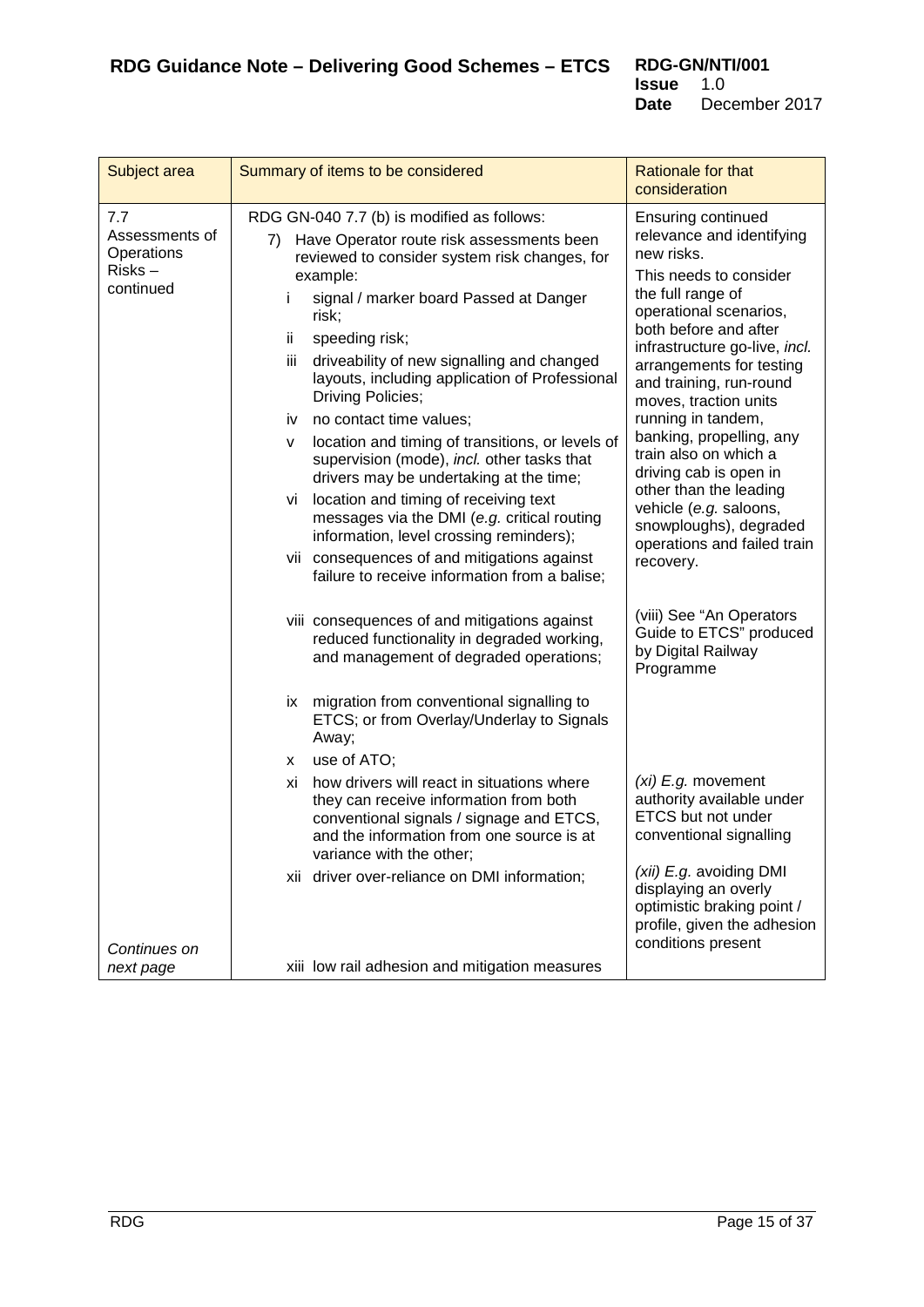| Subject area                                                        | Summary of items to be considered                                                                                                                                                                                                                                                                                  | Rationale for that<br>consideration                                                             |
|---------------------------------------------------------------------|--------------------------------------------------------------------------------------------------------------------------------------------------------------------------------------------------------------------------------------------------------------------------------------------------------------------|-------------------------------------------------------------------------------------------------|
| 7.7<br>8)<br>Assessments of<br>Operations<br>$Risks -$<br>continued | Where rolling stock has ETCS on-board<br>equipment:<br>L.<br>Have operational publications been<br>amended to include the new<br>equipment?<br>Ш.<br>Has an assessment been undertaken<br>of the criticality of the new equipment<br>to safe operations, with contingencies<br>identified in the event of failure? | <i>E.g.</i> failure of European<br>Vital Computer (EVC) or<br>Driver Machine Interface<br>(DMI) |
|                                                                     | III.<br>Will the on-board equipment baseline<br>(i.e. software version) be greater than<br>or match the infrastructure baseline?<br>If not, will the on-board baseline be<br>compatible with the infrastructure?<br>IV.<br>Will the on-board equipment support<br>staff assessment and investigation?              | System compatibility<br>E.g. accessing JRU or<br><b>OTDR</b> information                        |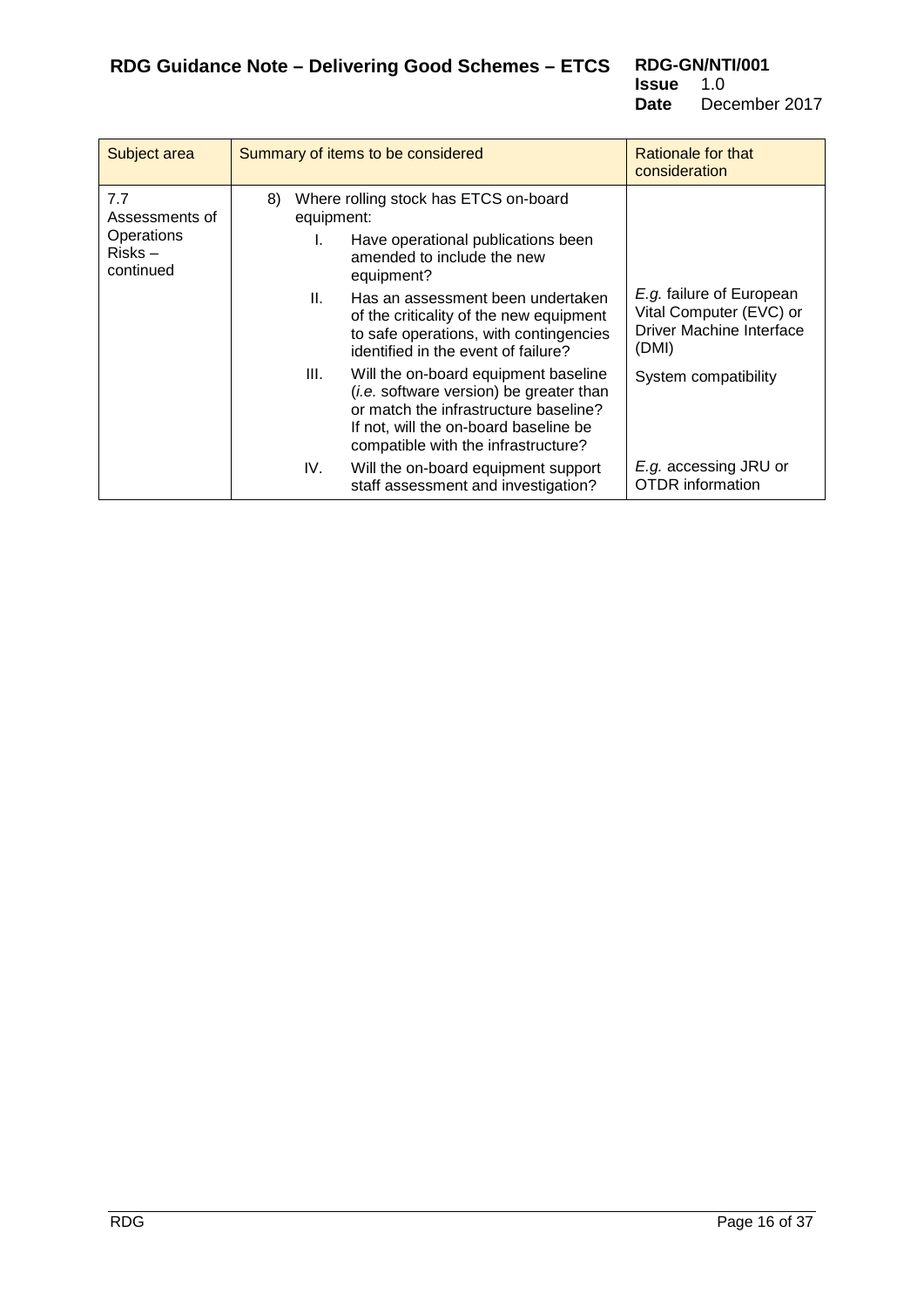<span id="page-16-0"></span>

| Subject area                                            | Summary of items to be considered                                                                                                                                                                                                                                                                                                                              | <b>Rationale for that</b><br>consideration                                                                                                                                                                                                                                         |
|---------------------------------------------------------|----------------------------------------------------------------------------------------------------------------------------------------------------------------------------------------------------------------------------------------------------------------------------------------------------------------------------------------------------------------|------------------------------------------------------------------------------------------------------------------------------------------------------------------------------------------------------------------------------------------------------------------------------------|
| 7.8 Permanent<br>Timetable and<br>resourcing<br>effects | Have train crew preparation times been<br>1)<br>reviewed and revised to allow for changed<br>arrangements for cab awakening, either at<br>start of journey or following crew changeover<br>or following run-round, attachment or<br>detachment? Have changed values been<br>incorporated into rosters, diagrams and<br>timetables (both long- and short-term)? | Ensuring preparation<br>times are accurate and<br>reflected in establishment<br>calculations, crew<br>diagrams and timetable<br>requirements                                                                                                                                       |
|                                                         | Is the requirement for rolling stock to be fitted<br>2)<br>with ETCS on-board equipment and ETCS-<br>competent staff reflected in diagrams?                                                                                                                                                                                                                    | Consider appropriate use<br>of dedicated diagrams to<br>keep ETCS-fitted rolling<br>stock or ETCS-competent<br>crews available for use on<br>ETCS-fitted infrastructure.<br>Fitment may be many<br>months in advance of<br>infrastructure go-live to<br>allow testing and training |
|                                                         | 3)<br>Is the realisation of project benefits phased<br>across more than one timetable?                                                                                                                                                                                                                                                                         | Depending on the scale of<br>change proposed,<br>consider a phased<br>introduction, perhaps over<br>more than one timetable,<br>to allow the reliability<br>curve and front-line staff<br>confidence and familiarity<br>with the new technology<br>to be built up                  |
|                                                         | 4)<br>Is there an agreed process to review the<br>attainability of the route speed / risk profile,<br>post commissioning, with changes made either<br>to timetable values or to the route profile?                                                                                                                                                             | Ensuring required scheme<br>outputs are either<br>delivered or differences<br>do not affect ongoing<br>timetable performance                                                                                                                                                       |
| Continues on<br>next page                               | Do transitions support the Timetable Planning<br>5)<br>Rules?                                                                                                                                                                                                                                                                                                  | Scheme should support<br>the required Timetable<br><b>Planning Rules</b>                                                                                                                                                                                                           |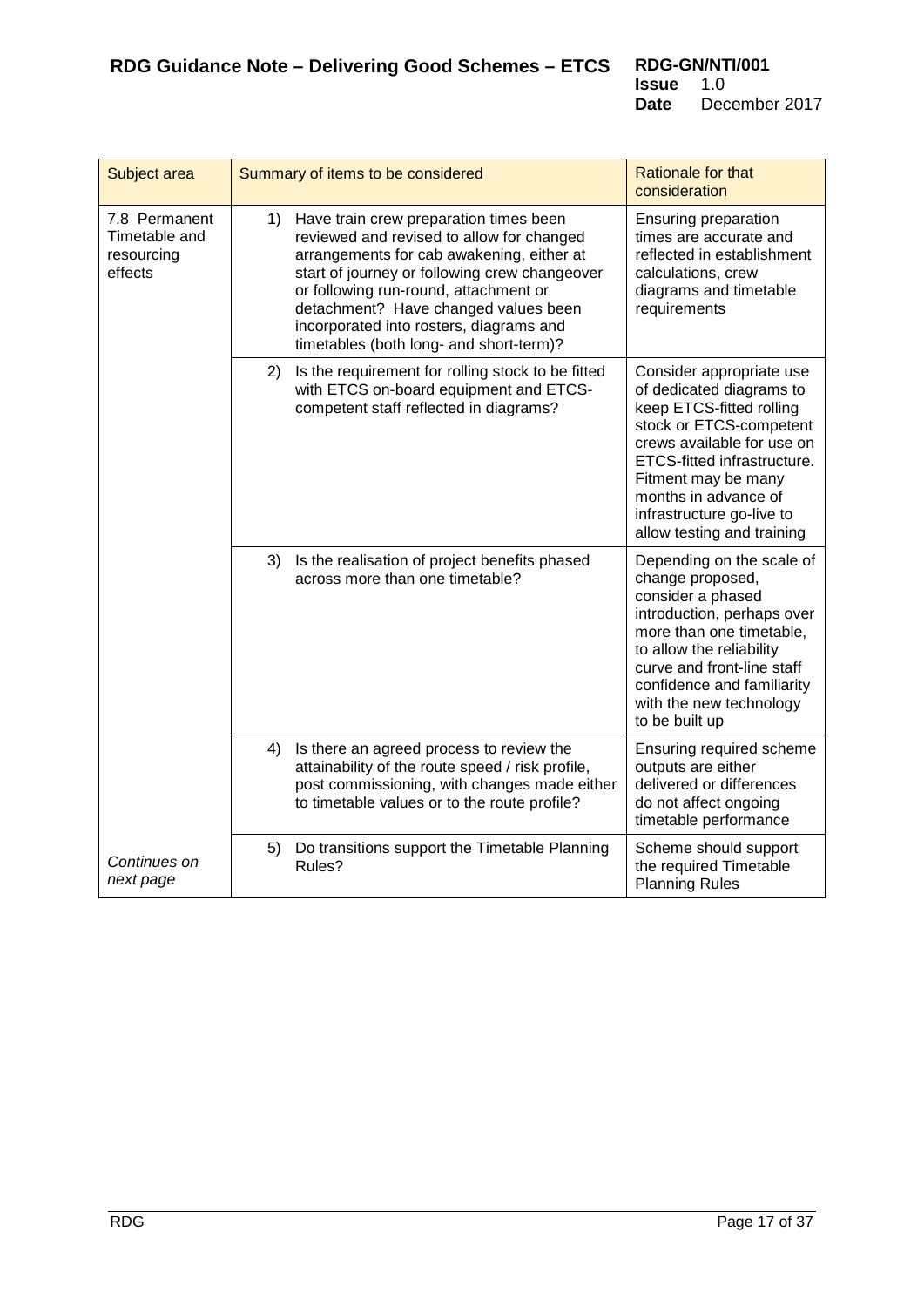| Subject area                                                             | Summary of items to be considered                                                                                                                                                                                                                                                                                                                                                                                                                                                                                                                                                                                                                                                                                              | Rationale for that                                                                                                                                                                 |
|--------------------------------------------------------------------------|--------------------------------------------------------------------------------------------------------------------------------------------------------------------------------------------------------------------------------------------------------------------------------------------------------------------------------------------------------------------------------------------------------------------------------------------------------------------------------------------------------------------------------------------------------------------------------------------------------------------------------------------------------------------------------------------------------------------------------|------------------------------------------------------------------------------------------------------------------------------------------------------------------------------------|
|                                                                          |                                                                                                                                                                                                                                                                                                                                                                                                                                                                                                                                                                                                                                                                                                                                | consideration                                                                                                                                                                      |
| 7.8 Permanent<br>Timetable and<br>resourcing<br>$effects -$<br>continued | RDG GN-040 7.8 (a) is modified as follows:<br>Has agreement been reached with the IM on:<br>6)<br>required permanent changes to<br>L.<br>Engineering Access Strategy or Timetable<br>Planning Rules, incl. use of values less<br>than 1/2 minute;<br>Ш.<br>required permanent changes to the detail<br>required in timetable bids and offers (e.g.<br>use of values with greater granularity than<br>$\frac{1}{2}$ minute, addition of new timing points);<br>III.<br>the date at which any changes are to be<br>introduced; and<br>IV.<br>where the agreed date for implementing<br>changes is after commissioning, how<br>changes that impact on the timetable or on<br>performance will be accounted for in the<br>interim? | Comments within RDG<br>GN-040 7.8 remain<br>relevant. Considerable<br>work may be required to<br>identify all required<br>changes to the Timetable<br><b>Planning Rules</b>        |
|                                                                          | RDG GN-040 7.8 (b) is modified as follows:<br>Particular attention should be paid to any new,<br>7)<br>withdrawn or revised application of Conditional<br>Double Red signals, or Approach Controls, or<br>signalling imposed speed restrictions, as well<br>as transitions and the migration between<br>conventional signalling and ETCS, or from<br>Overlay to Signals Away                                                                                                                                                                                                                                                                                                                                                   | <b>Comments within RDG</b><br>GN-040 7.8 remain<br>relevant. Considerable<br>work may be required to<br>identify all required<br>changes to the Timetable<br><b>Planning Rules</b> |

<span id="page-17-0"></span>

| Subject area                                  | Summary of items to be considered                                                                           | <b>Rationale for that</b><br>consideration |
|-----------------------------------------------|-------------------------------------------------------------------------------------------------------------|--------------------------------------------|
| 7.9 Planning<br>and resourcing<br>possessions | No further guidance offered beyond RDG-GN040<br>"Delivering Good Schemes - Conventional Re-<br>signalling". |                                            |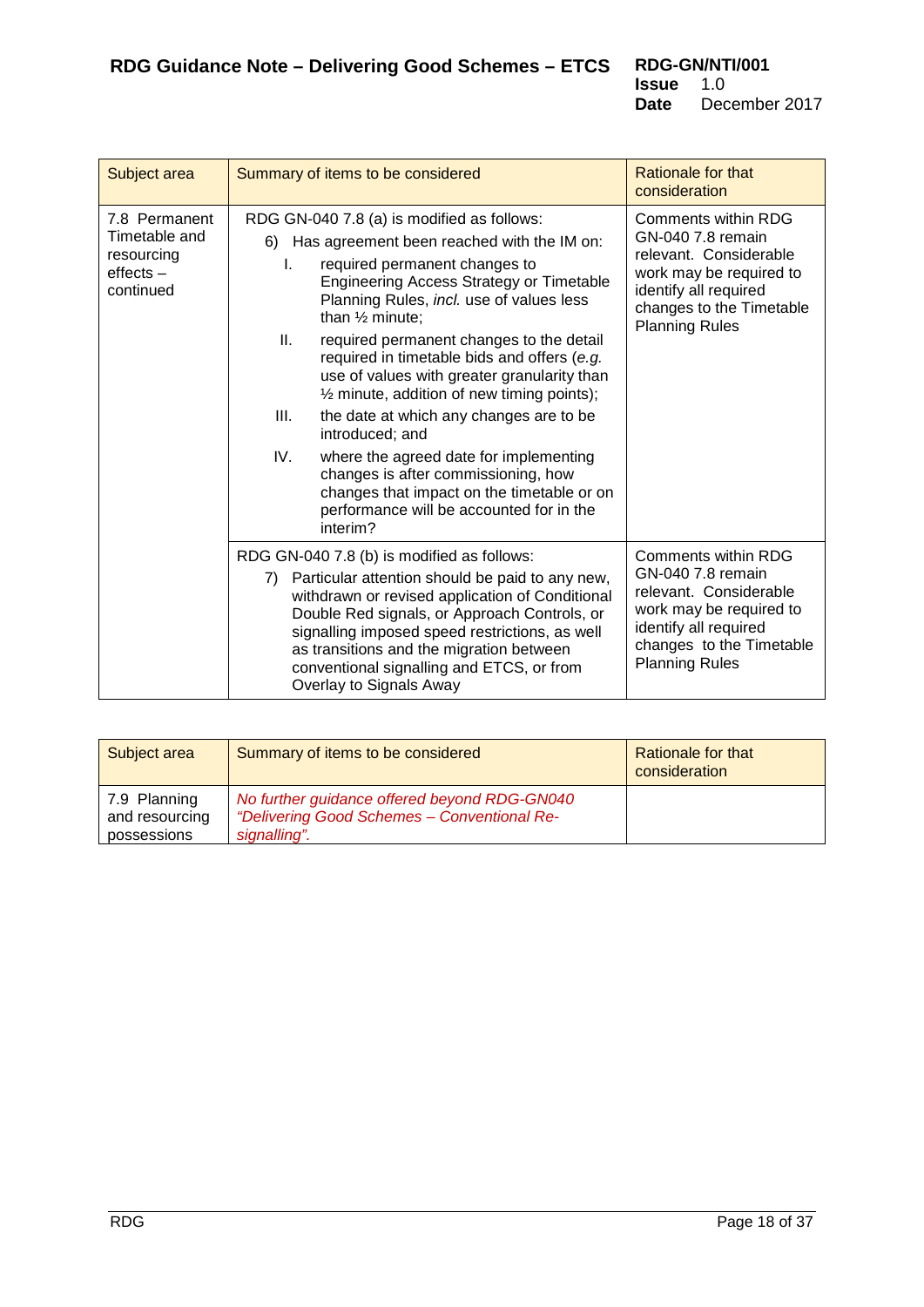<span id="page-18-0"></span>

| Subject area                   | Summary of items to be considered                                                                                                                                                                                                                                                          | <b>Rationale for that</b><br>consideration                                                                            |
|--------------------------------|--------------------------------------------------------------------------------------------------------------------------------------------------------------------------------------------------------------------------------------------------------------------------------------------|-----------------------------------------------------------------------------------------------------------------------|
| 7.10<br>Performance<br>effects | 1) When considering the reliability curve of any<br>changed infrastructure, radio capability -<br>whether for audio, video or data transmissions<br>- should be included. Also include effects of<br>any degradation to radio systems or packet<br>switching affecting transmission speeds |                                                                                                                       |
|                                | 2)<br>Is there an agreed process to review the<br>attainability of the route speed / risk profile,<br>post commissioning, with changes made either<br>to timetable values or to the route profile?                                                                                         | Ensuring required scheme<br>outputs are delivered or<br>differences do not affect<br>ongoing timetable<br>performance |
|                                | Is there a process to allow front-line IM and<br>3)<br>Operator personnel to experience each other's<br>working environment? E.g. signallers provided<br>with cab rides; driver visits to Rail Operating<br>Centres                                                                        | Knowledge share and<br>familiarisation, leading to<br>closer working and<br>understanding of<br>performance issues    |
|                                | RDG GN-040 7.10 (h) is modified as follows:                                                                                                                                                                                                                                                | E.g.                                                                                                                  |
|                                | 4) Does the project introduce any changes to<br>existing performance reporting?                                                                                                                                                                                                            | $\mathbf{L}$<br>manual reporting<br>at a remote<br>location replaced<br>by automatic<br>reporting,                    |
|                                |                                                                                                                                                                                                                                                                                            | Ш.<br>new timing points<br>required,                                                                                  |
|                                |                                                                                                                                                                                                                                                                                            | III.<br>greater<br>consideration<br>required of sub-<br>threshold delays,                                             |
|                                |                                                                                                                                                                                                                                                                                            | IV.<br>accommodating<br>any timetable<br>changes with use<br>of values less<br>than $\frac{1}{2}$ minute              |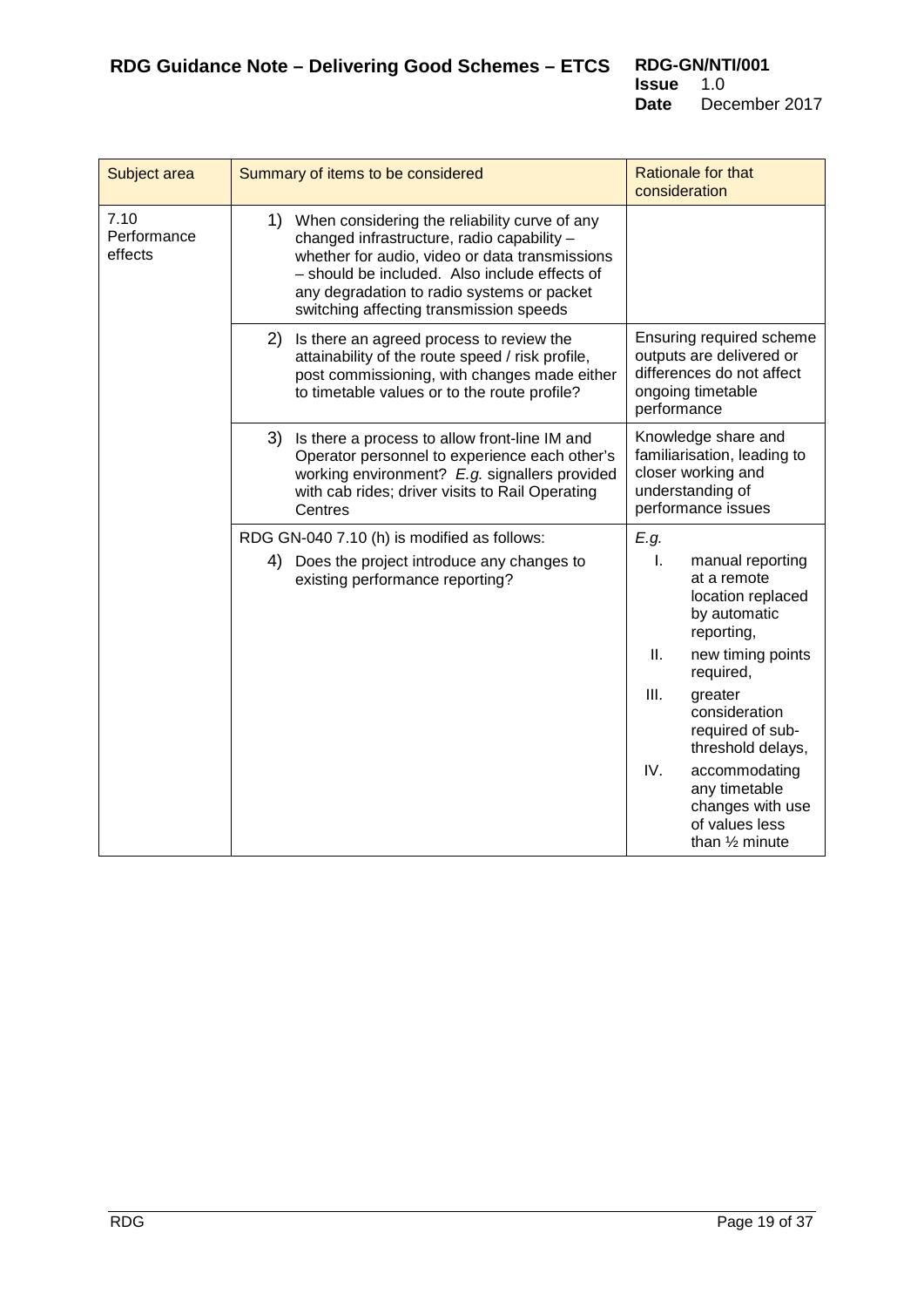<span id="page-19-0"></span>

| Subject area                                        | Summary of items to be considered                                                                                                                                                                                           | <b>Rationale for that</b><br>consideration                                                                                                                                                                 |
|-----------------------------------------------------|-----------------------------------------------------------------------------------------------------------------------------------------------------------------------------------------------------------------------------|------------------------------------------------------------------------------------------------------------------------------------------------------------------------------------------------------------|
| 7.11 (Operator)<br>Engineering and<br>fleet effects | Are changes to depot infrastructure required to<br>1)<br>support project outputs (e.g. higher entry / exit<br>speeds between depot and the Network)?                                                                        | Avoiding loss of main line<br>capacity due to moves<br>to/from depot                                                                                                                                       |
|                                                     | Where the infrastructure (lineside) is to be<br>2)<br><b>ETCS fitted:</b>                                                                                                                                                   |                                                                                                                                                                                                            |
|                                                     | 1. Does the project support continued access<br>onto the Network by depot traction units<br>(e.g. shunting locomotives) not fitted with<br>ETCS on-board equipment?                                                         | Lineside signals to control<br>movements may still be<br>required.                                                                                                                                         |
|                                                     | 2. Are on-board equipment requirements<br>understood with a plan to complete fitment<br>of sufficient traction units in advance of<br>infrastructure ETCS go-live, including any<br>need to fit the latest version of TPWS? | To avoid delaying<br>infrastructure go-live<br>awaiting completion of<br>fleet fitment and to allow<br>any required testing and<br>staff training (which may<br>be required some months<br>before go-live) |
|                                                     | 3)<br>Where rolling stock has ETCS on-board<br>equipment:                                                                                                                                                                   |                                                                                                                                                                                                            |
|                                                     | Have rolling stock maintenance regimes<br>I.<br>been amended to include the new<br>equipment?                                                                                                                               | Availability and reliability                                                                                                                                                                               |
|                                                     | ΙΙ.<br>Are critical components easily accessible?                                                                                                                                                                           | Maintenance and<br>operational staff access                                                                                                                                                                |
|                                                     | III.<br>Will the on-board ETCS baseline (i.e.<br>software version) exceed or match the<br>baseline of the infrastructure? If not, will<br>the on-board baseline be compatible with<br>the infrastructure?                   | System compatibility                                                                                                                                                                                       |
|                                                     | IV.<br>Will the OTDR be separate from the JRU,<br>or combined?                                                                                                                                                              | Will the inclusion of a JRU<br>lead to the loss of any<br>data currently recorded?                                                                                                                         |
|                                                     |                                                                                                                                                                                                                             | <b>Traditional OTDR are</b><br>unable to cope with the<br>data requirements<br>generated by ETCS or the<br>latest versions of TPWS                                                                         |
|                                                     | V.<br>Is it possible to remotely download<br>information from the JRU?                                                                                                                                                      | Accessing information<br>efficiently                                                                                                                                                                       |
| Continues on<br>next page                           | VI.<br>Has the introduction of new or modified<br>on-board equipment been assessed to<br>identify additional resource or training<br>requirements?                                                                          | E.g. downloading<br>information, whether by<br>operational or<br>maintenance staff                                                                                                                         |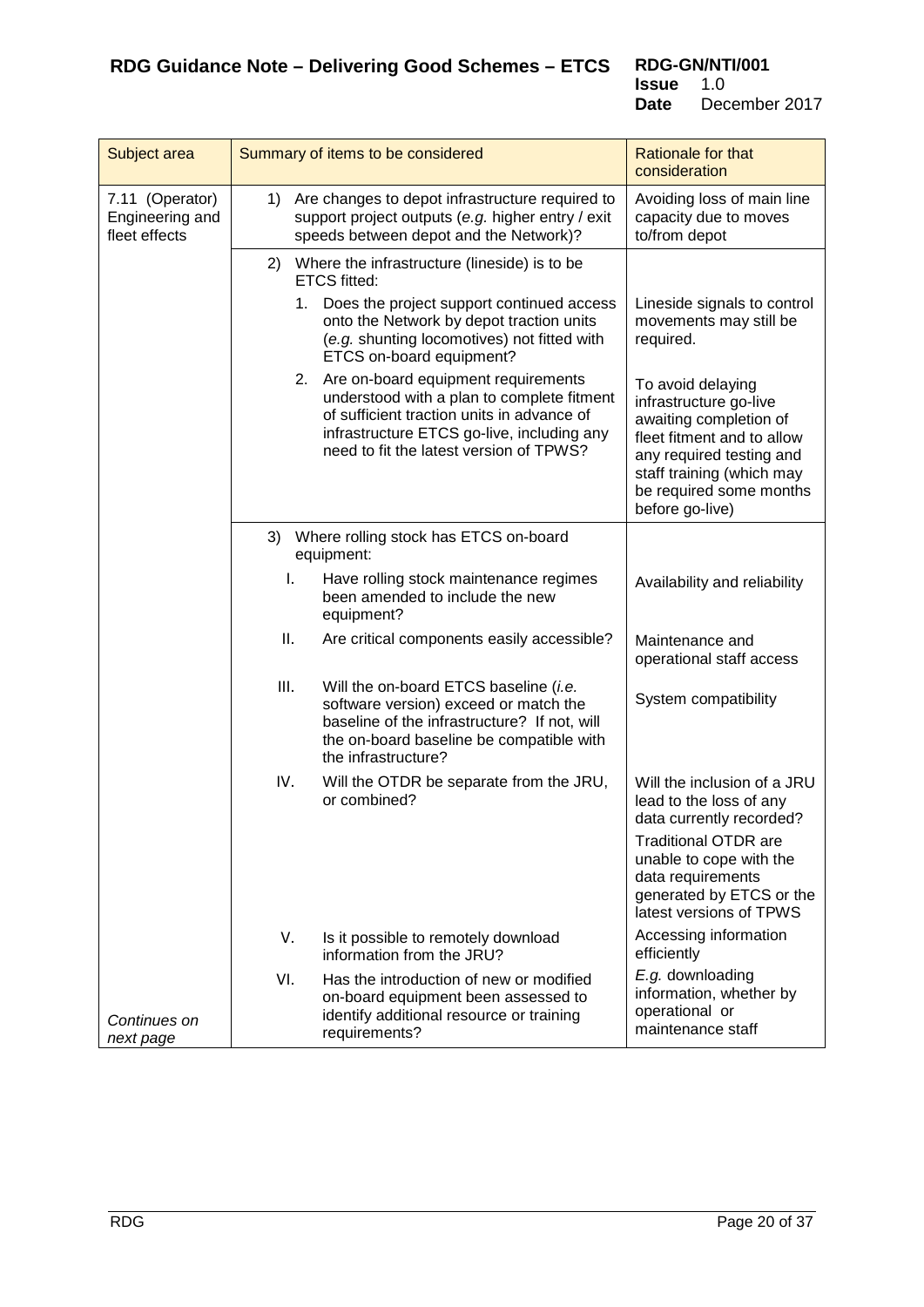| Subject area                                                        | Summary of items to be considered                                                                                                                                                                                                                                                                                                                                                                                                                          | <b>Rationale for that</b><br>consideration                                                                                                                                                                                                                                             |
|---------------------------------------------------------------------|------------------------------------------------------------------------------------------------------------------------------------------------------------------------------------------------------------------------------------------------------------------------------------------------------------------------------------------------------------------------------------------------------------------------------------------------------------|----------------------------------------------------------------------------------------------------------------------------------------------------------------------------------------------------------------------------------------------------------------------------------------|
| 7.11 (Operator)<br>Engineering and<br>fleet effects --<br>continued | 4)<br>Does rolling stock require additional<br>cryptographic keys <sup>3</sup> to support EVC<br>communications with RBCs?<br><sup>3</sup> Cryptographic keys are part of the system software and allow<br>EVCs to communicate securely (handshake) with RBCs. Keys<br>are unique to the RBC.                                                                                                                                                              | If a train is required to<br>operate within a RBC<br>area, the necessary key<br>will be supplied to the<br>Operator. Existing keys<br>will be updated over time.<br>Unless keys can be<br>remotely uploaded/<br>updated, Operators may<br>face costs manually<br>managing keys on EVCs |
|                                                                     | RDG GN-040 7.11 (b) is modified as follows:                                                                                                                                                                                                                                                                                                                                                                                                                |                                                                                                                                                                                                                                                                                        |
|                                                                     | Does the scheme provide any required<br>5)<br>transition equipment for testing purposes (e.g.<br>AWS magnet or local GSM-R cells having<br>enhanced data capability) or for trains entering<br>service from a location?                                                                                                                                                                                                                                    | Required to meet Rule<br>Book requirements                                                                                                                                                                                                                                             |
|                                                                     | RDG GN-040 7.11 (d) is modified as follows:                                                                                                                                                                                                                                                                                                                                                                                                                |                                                                                                                                                                                                                                                                                        |
|                                                                     | Does the project support efficient train<br>6)<br>movements around the depot <sup>4</sup> , trains entering<br>service <sup>5</sup> (e.g. from depot at start of<br>day/journey) and leaving the Network (at end<br>of day/journey) at the intervals required by the<br>timetable?                                                                                                                                                                         | Maintenance of existing<br>timetable and resource<br>plans. Factors to<br>consider include cab<br>awakening, system<br>registration, receipt of<br>movement authorities and                                                                                                            |
|                                                                     | <sup>4</sup> To avoid loss of operational flexibility, it is recommended that<br>the level of supervision for movements wholly within depots<br>should be appropriate to the types of movements being made.<br>Options include                                                                                                                                                                                                                             | supervision levels                                                                                                                                                                                                                                                                     |
|                                                                     | L-NTC (Level - National Train Control);<br>a.<br>Level 2;<br>b.<br>Overlay/ underlay;<br>c.<br>Perpetuating existing methods of working.<br>d.                                                                                                                                                                                                                                                                                                             |                                                                                                                                                                                                                                                                                        |
|                                                                     | Higher levels of supervision should not be applied unless clear<br>benefits can be realised.                                                                                                                                                                                                                                                                                                                                                               |                                                                                                                                                                                                                                                                                        |
|                                                                     | <sup>5</sup> Consider how trains will enter the Network and how<br>permission to enter will be received? Will trains need to stop at<br>the departure signal / marker board to complete registration and<br>receive a movement authority (for which time will need to be<br>allowed) or can this occur before arriving at the departure signal<br>/ board (referred to as Level 1 launch which may have<br>implications for other movements within depot)? | <sup>5</sup> Entry of trains onto the<br>Network whilst in Shunt mode is<br>to be avoided                                                                                                                                                                                              |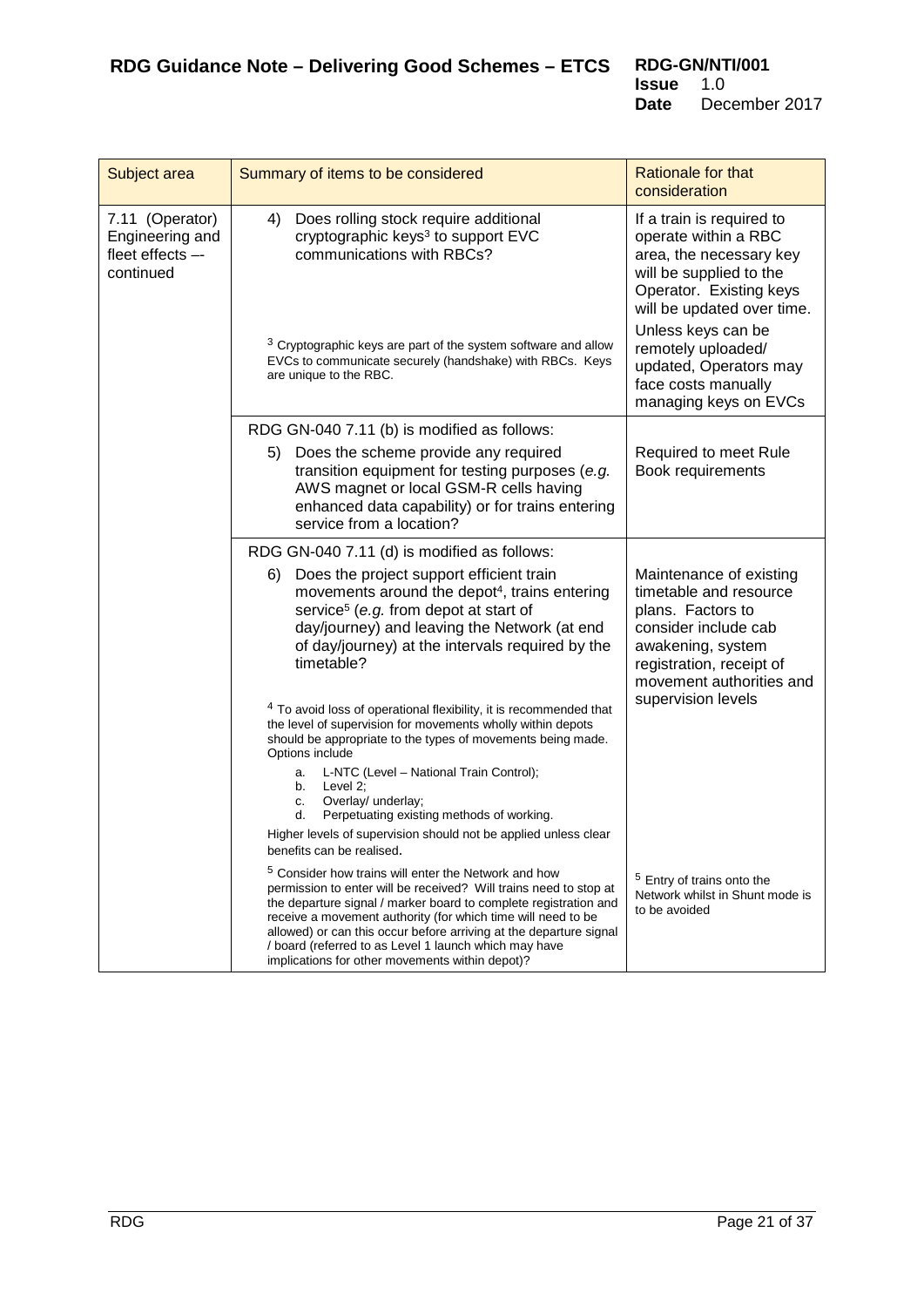**RDG-GN/NTI/001**<br>**Issue** 1.0 **Issue**<br>Date December 2017

<span id="page-21-0"></span>

| Subject area                 | Summary of items to be considered                                                                                                                                                                                                                                                                                                                                                                                                                                                                                                                           | <b>Rationale for that</b><br>consideration                                                                                                                                                                                                                                                              |
|------------------------------|-------------------------------------------------------------------------------------------------------------------------------------------------------------------------------------------------------------------------------------------------------------------------------------------------------------------------------------------------------------------------------------------------------------------------------------------------------------------------------------------------------------------------------------------------------------|---------------------------------------------------------------------------------------------------------------------------------------------------------------------------------------------------------------------------------------------------------------------------------------------------------|
| 7.11A Impacts<br>on Stations | Has an assessment been conducted to review<br>1)<br>the impact of the project on the working of<br>stations?                                                                                                                                                                                                                                                                                                                                                                                                                                                | This section and<br>Appendix B Operational<br>Requirements include<br>factors for consideration                                                                                                                                                                                                         |
| Continues on<br>next page    | Are changes to station infrastructure required<br>(2)<br>to support project outputs (e.g. train<br>despatch)?<br><sup>6</sup> For ETCS, a guiding principle is that trains should start in the<br>highest level of supervision, wherever possible. This may<br>involve the use of Track Ahead Free or additional balises to<br>achieve Full Supervision as quickly as possible. If<br>contemplating use of Track Ahead Free, consider driver<br>sightlines (e.g. platform furniture or curvature)                                                           | Consider how station staff<br>will be aware of the train<br>having a movement<br>authority? Options<br>include presence of OFF<br>indicators or changing<br>colour of bodyside door<br>indicators.<br>Examine supervision level<br>on departure <sup>6</sup>                                            |
|                              | Does the scheme design support efficient<br>3)<br>station working and train despatch?                                                                                                                                                                                                                                                                                                                                                                                                                                                                       | E.g. closing-up signal<br>berths to minimise re-<br>occupancy time; opening-<br>out signal berths to<br>provide early proceed<br>aspect / movement<br>authority; arrival and<br>departure train speeds;<br>use of intelligent CD to<br>start despatch earlier                                           |
|                              | 4)<br>Does the project support trains entering /<br>leaving service at the intervals required by the<br>timetable (e.g. following cab awakening or<br>headcode change)?<br><sup>7</sup> For ETCS, a guiding principle is that trains should start in the<br>highest level of supervision, wherever possible. This may<br>involve the use of Track Ahead Free or additional balises to<br>achieve Full Supervision as quickly as possible. If<br>contemplating use of Track Ahead Free, consider driver<br>sightlines (e.g. platform furniture or curvature) | Maintenance of existing<br>timetable and resource<br>plans.<br>Consider impacts of<br>GSM-R or RBC<br>registration, including<br>multiple registrations.<br>Ideally all stations should<br>be capable of allowing<br>trains to enter service.<br>Examine supervision level<br>on departure <sup>7</sup> |
|                              | Does the project change the way in which<br>5)<br>signallers are aware of the identity of<br>ı.<br>trains entering service?<br>station staff become aware of the<br>ΙΙ.<br>identity of approaching trains?<br>Ш.<br>station staff and signallers<br>communicate?                                                                                                                                                                                                                                                                                            | E.g. changes to radio<br>communications,<br>customer information incl.<br>advice of platform<br>changes, delayed trains<br>requiring signal<br>replacement / withdrawal<br>of movement authority                                                                                                        |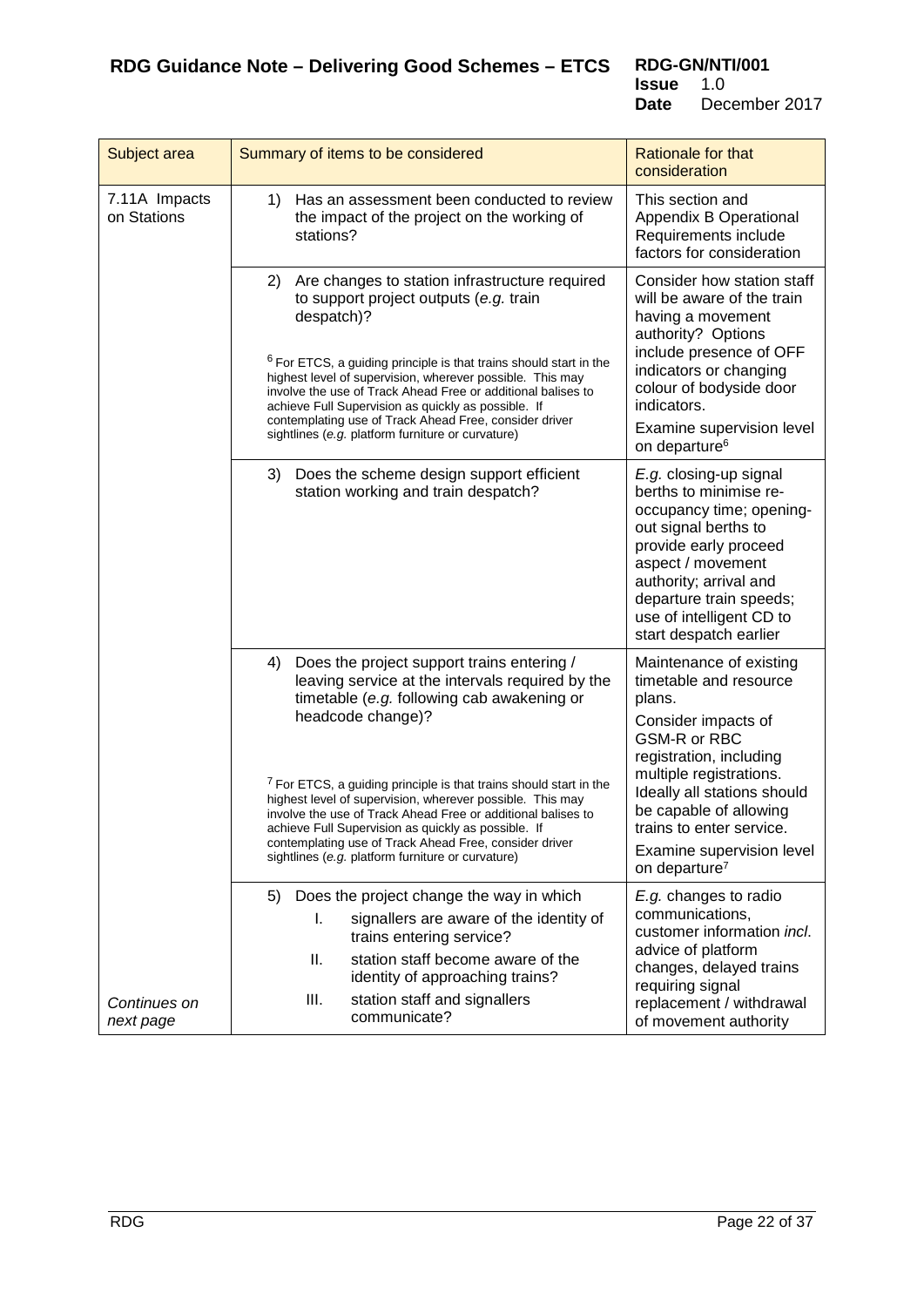| Subject area                               | Summary of items to be considered                                                                                                                                                                                                                                                                                                                                                          | Rationale for that<br>consideration                                                                                                                                                                                                                                                                                                                                |
|--------------------------------------------|--------------------------------------------------------------------------------------------------------------------------------------------------------------------------------------------------------------------------------------------------------------------------------------------------------------------------------------------------------------------------------------------|--------------------------------------------------------------------------------------------------------------------------------------------------------------------------------------------------------------------------------------------------------------------------------------------------------------------------------------------------------------------|
| 7.11A Impacts<br>on Stations-<br>continued | Is the Operator undertaking any additional<br>6)<br>tasks as a result of such changes and have<br>any costs that arise been identified?                                                                                                                                                                                                                                                    | Consider changes to<br>working practices or<br>undertaking additional<br>responsibilities, e.g.<br>interposing<br>i.<br>headcodes into the<br>signalling system;<br>use of station staff to<br>ii.<br>position incoming<br>trains or confirm train<br>arrived complete;<br>provision of<br>iii.<br>information where<br>previously supplied by<br>local signal box |
|                                            | 7)<br>During project construction and<br>commissioning:<br>I.<br>is any out-stabling of rolling stock<br>required and has that been assessed<br>to understand requirements for<br>tanking, replenishment, cleaning and<br>maintenance?<br>ΙΙ.<br>if electrical isolations are required as<br>part of the possessions, what is the<br>impact on stabled rolling stock or<br>station supply? | Out-stabling need not be<br>at a location usually used<br>by an Operator<br>Avoidance of in-service<br>failures or the need for<br>Control interventions<br>E.g. to allow pre-heating<br>during winter                                                                                                                                                             |
|                                            | Is there sufficient telephony capability to permit<br>8)<br>registration of trains and cab awakening<br>without impacting on train preparation time or<br>timetabled dwells, or requiring isolation of<br>ETCS on-board equipment in order to achieve<br>brake release?                                                                                                                    | E.g. GSM-R registration,<br>multiple registrations in a<br>single platform, the<br>management of black<br>spots / data holes and<br>frequency interference<br>E.g. in the absence of an<br>ETCS RBC, local GSM-R<br>cells may require<br>enhanced data capability<br>to allow ETCS on-board<br>equipment to connect to<br>GSM-R and allow self-test                |
|                                            | 9)<br>Is there an opportunity to use the project's<br>possessions to undertake station infrastructure<br>changes in parallel?                                                                                                                                                                                                                                                              | Possible reductions in<br>cost of making changes<br>within the station                                                                                                                                                                                                                                                                                             |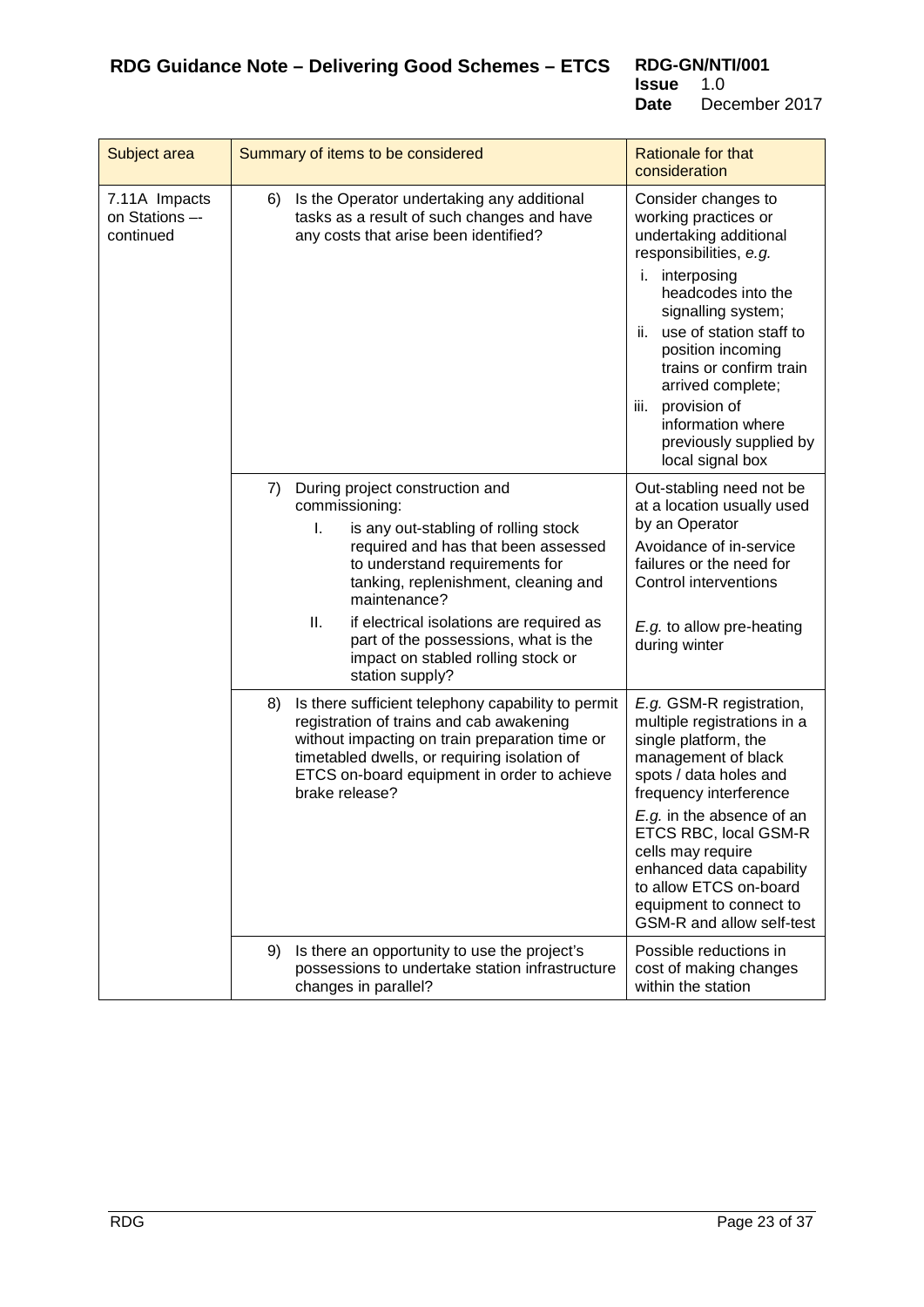<span id="page-23-0"></span>

| Subject area                                                                                              | Summary of items to be considered                                                                           | Rationale for that<br>consideration |
|-----------------------------------------------------------------------------------------------------------|-------------------------------------------------------------------------------------------------------------|-------------------------------------|
| 7.12 Formal<br>Consultation<br>(incl. Network)<br>Change, Station<br>Change,<br>GE/RT8270<br>assessments) | No further guidance offered beyond RDG-GN040<br>"Delivering Good Schemes - Conventional Re-<br>signalling". |                                     |

<span id="page-23-1"></span>

| Subject area                                                                                                     | Summary of items to be considered                                                                                                                                                                                                                                                                                                                                                                                                                                                                                                                                                                                                                                                                                                                                                                                                                                            | Rationale for that<br>consideration                                                                                                                                                                                                                                                                                                                                                                                                                                                                                                                                                                                                                    |
|------------------------------------------------------------------------------------------------------------------|------------------------------------------------------------------------------------------------------------------------------------------------------------------------------------------------------------------------------------------------------------------------------------------------------------------------------------------------------------------------------------------------------------------------------------------------------------------------------------------------------------------------------------------------------------------------------------------------------------------------------------------------------------------------------------------------------------------------------------------------------------------------------------------------------------------------------------------------------------------------------|--------------------------------------------------------------------------------------------------------------------------------------------------------------------------------------------------------------------------------------------------------------------------------------------------------------------------------------------------------------------------------------------------------------------------------------------------------------------------------------------------------------------------------------------------------------------------------------------------------------------------------------------------------|
| 7.13 Scheme<br>Plans<br>(reading what it<br>is telling you<br>and interpreting<br>what it is not<br>telling you) | RDG GN-040 7.13 (e) is modified to include the<br>following additional considerations:<br>Scheme plans will show the provision of:<br>1)<br>Lineside signs and positioning;<br>$\bullet$<br>Balise / marker board and positioning;<br>Transition points / balises;<br>Balise information;<br>$\bullet$<br>Movements that can be made dependent<br>$\bullet$<br>on ETCS Levels and modes available;<br><b>Supervised Locations;</b><br>$\bullet$<br>Ends of Authority (both marked and<br>$\bullet$<br>unmarked);<br>Release speeds where defined by the<br>$\bullet$<br>trackside;<br>Reversible signalling;<br>Data holes;<br>$\bullet$<br>ATO provision and limits;<br>Level crossings and any technology that is<br>$\bullet$<br>employed to control risk to users, incl.<br>indications and information provided to<br>train drivers via the DMI or from the<br>lineside | Scheme plan information<br>will be key to developing<br>any subsequent<br>operational<br>documentation (e.g.<br>Sectional Appendix<br>entries)<br>Note that some of these<br>will only be applicable in<br>Overlay or Underlay<br>Note also that no final<br>decisions have been<br>taken on the provision of<br>information within<br>Scheme Plans for ETCS<br>schemes. It is possible<br>therefore that Scheme<br>Plans will look different to<br>those associated with<br>conventional signalling.<br>Indeed, they may not be<br>called Scheme Plans.<br>The list represents a<br>logical extrapolation of the<br>use made of Scheme<br>Plans today |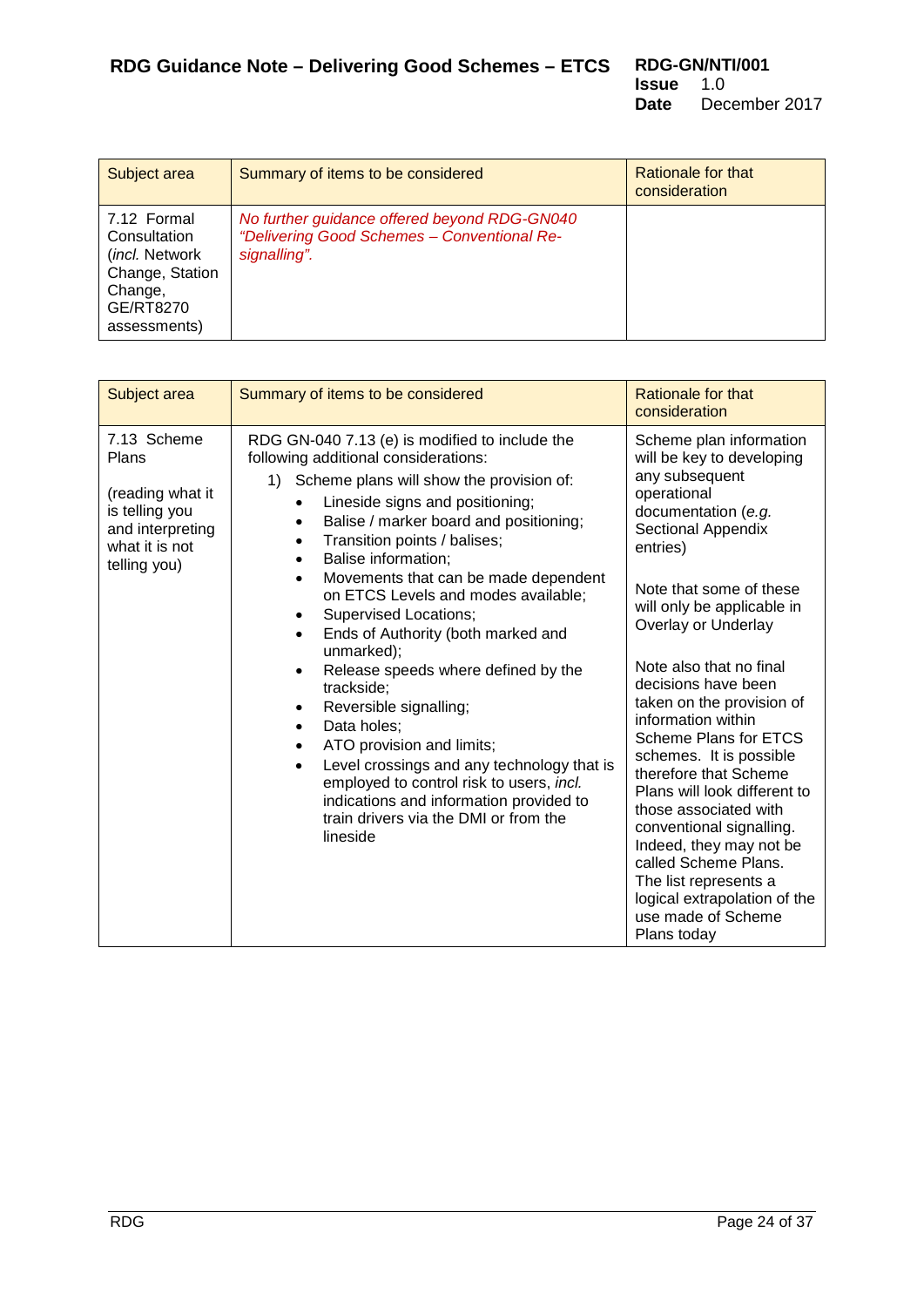<span id="page-24-0"></span>

| Subject area                                        | Summary of items to be considered                                                                           | Rationale for that<br>consideration |
|-----------------------------------------------------|-------------------------------------------------------------------------------------------------------------|-------------------------------------|
| 7.14 Employee<br>and Supply<br><b>Chain Effects</b> | No further guidance offered beyond RDG-GN040<br>"Delivering Good Schemes - Conventional Re-<br>signalling". |                                     |

<span id="page-24-1"></span>

| Subject area                                                   | Summary of items to be considered                                                                                                                                                                                                                                                                                                                                                 | <b>Rationale for that</b><br>consideration                                                                                             |
|----------------------------------------------------------------|-----------------------------------------------------------------------------------------------------------------------------------------------------------------------------------------------------------------------------------------------------------------------------------------------------------------------------------------------------------------------------------|----------------------------------------------------------------------------------------------------------------------------------------|
| 7.15 Operator<br>Resources and<br>Training<br>(incl. briefing) | Does the project allow non-core activities to be<br>1)<br>practiced in a planned way, e.g. wrong line<br>running (using reversible signalling) or<br>degraded working (e.g. manual running in<br>place of ATO), subject to the timetable<br>accommodating this?                                                                                                                   | Allowing front-line staff<br>the opportunity to practice<br>activities that are not<br>normal in a controlled and<br>planned manner    |
|                                                                | Have train crew preparation times been<br>2)<br>reviewed and revised to allow for changed<br>arrangements for cab awakening, either at<br>start of journey or following crew changeover<br>or following run round, attachment or<br>detachment? Have changed values been<br>incorporated into establishments, rosters,<br>diagrams and timetables (both long- and short-<br>term) | See also section 7.8<br>Permanent Timetable and<br><b>Resourcing Effects</b>                                                           |
|                                                                | Has the introduction of new or modified on-<br>3)<br>board equipment to rolling stock been<br>considered to                                                                                                                                                                                                                                                                       |                                                                                                                                        |
|                                                                | I.<br>Determine changes to competency or<br>assessment regimes?                                                                                                                                                                                                                                                                                                                   | Ongoing relevance                                                                                                                      |
|                                                                | ΙΙ.<br>Identify additional resource or training<br>requirements?                                                                                                                                                                                                                                                                                                                  | E.g. downloading<br>information, whether by<br>operational or<br>maintenance staff                                                     |
|                                                                | Does the training needs analysis and properly<br>4)<br>conceived training plan (see RDG GN-040<br>7.15) include consideration of                                                                                                                                                                                                                                                  | Ongoing relevance                                                                                                                      |
|                                                                | I.<br>train crew route knowledge requirements<br>(incl. acquisition and retention)?                                                                                                                                                                                                                                                                                               | Incl. provision of limited<br><b>ETCS</b> functionality in<br>advance of go-live to<br>permit testing, training<br>and familiarisation |
|                                                                | ΙΙ.<br>any changes to location-specific methods<br>of working?                                                                                                                                                                                                                                                                                                                    |                                                                                                                                        |

<span id="page-24-2"></span>

| Subject area | Summary of items to be considered                                                                           | Rationale for that<br>consideration |
|--------------|-------------------------------------------------------------------------------------------------------------|-------------------------------------|
| 7.16 Review  | No further guidance offered beyond RDG-GN040<br>"Delivering Good Schemes - Conventional Re-<br>signalling". |                                     |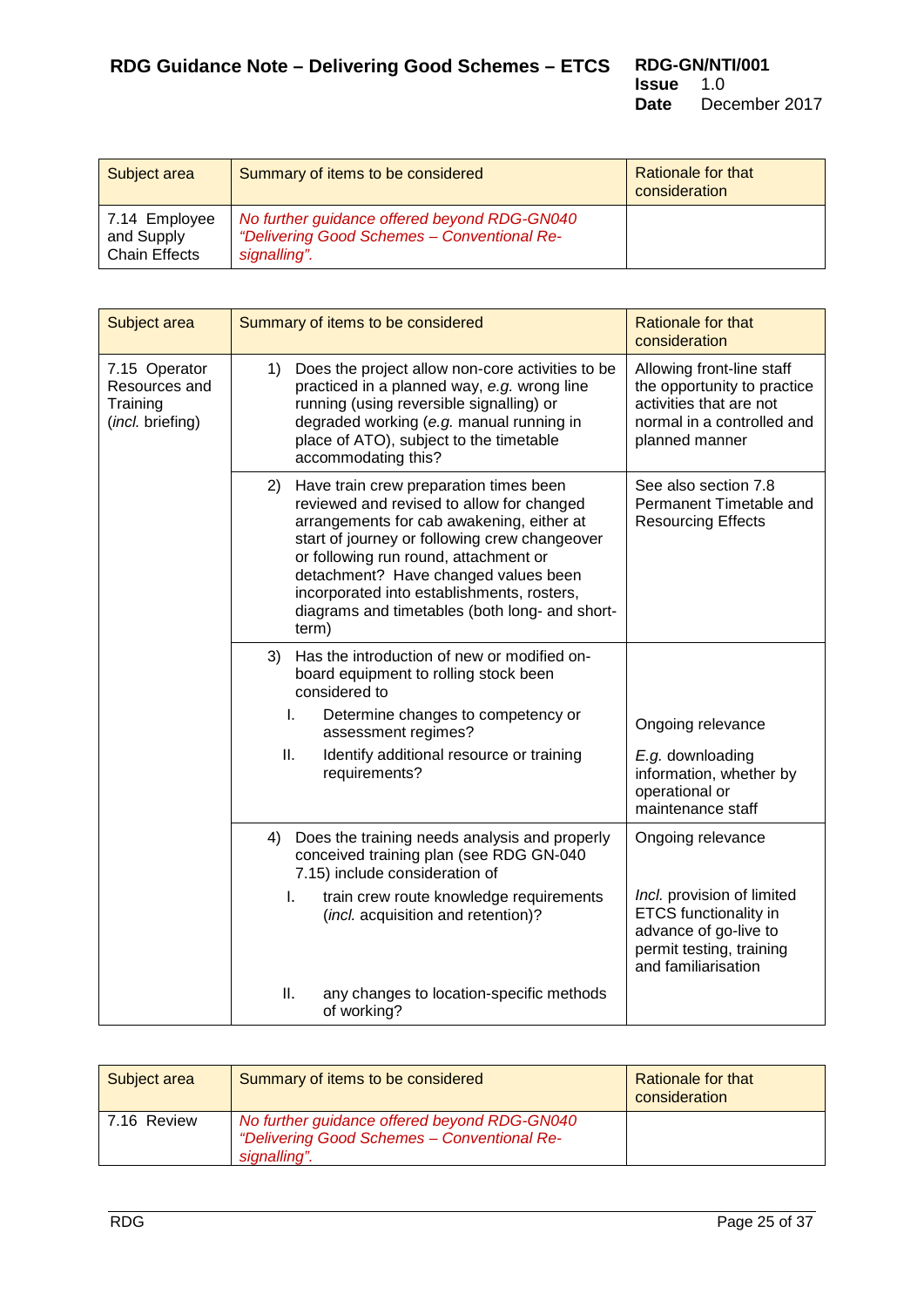## <span id="page-25-0"></span>**Part 8 References**

*The references within RDG-GN040 "Delivering Good Schemes – Conventional Re-signalling" also apply here, unless otherwise advised. The following additional references also apply.*

Digital Railway ETCS Technical Modelling Principles for Timetable Planning Rules Digital Railway An Operator's Guide to ETCS RDG ETCS Handbook RDG-GN040 Delivering Good Schemes – Conventional Re-signalling RSSB Concept of Operations for ERTMS, Issue 2 RSSB Glossary of Railway Terminology European Commission 4<sup>th</sup> Railway Package EURA The Practical Arrangements for ETCS Trackside Approvals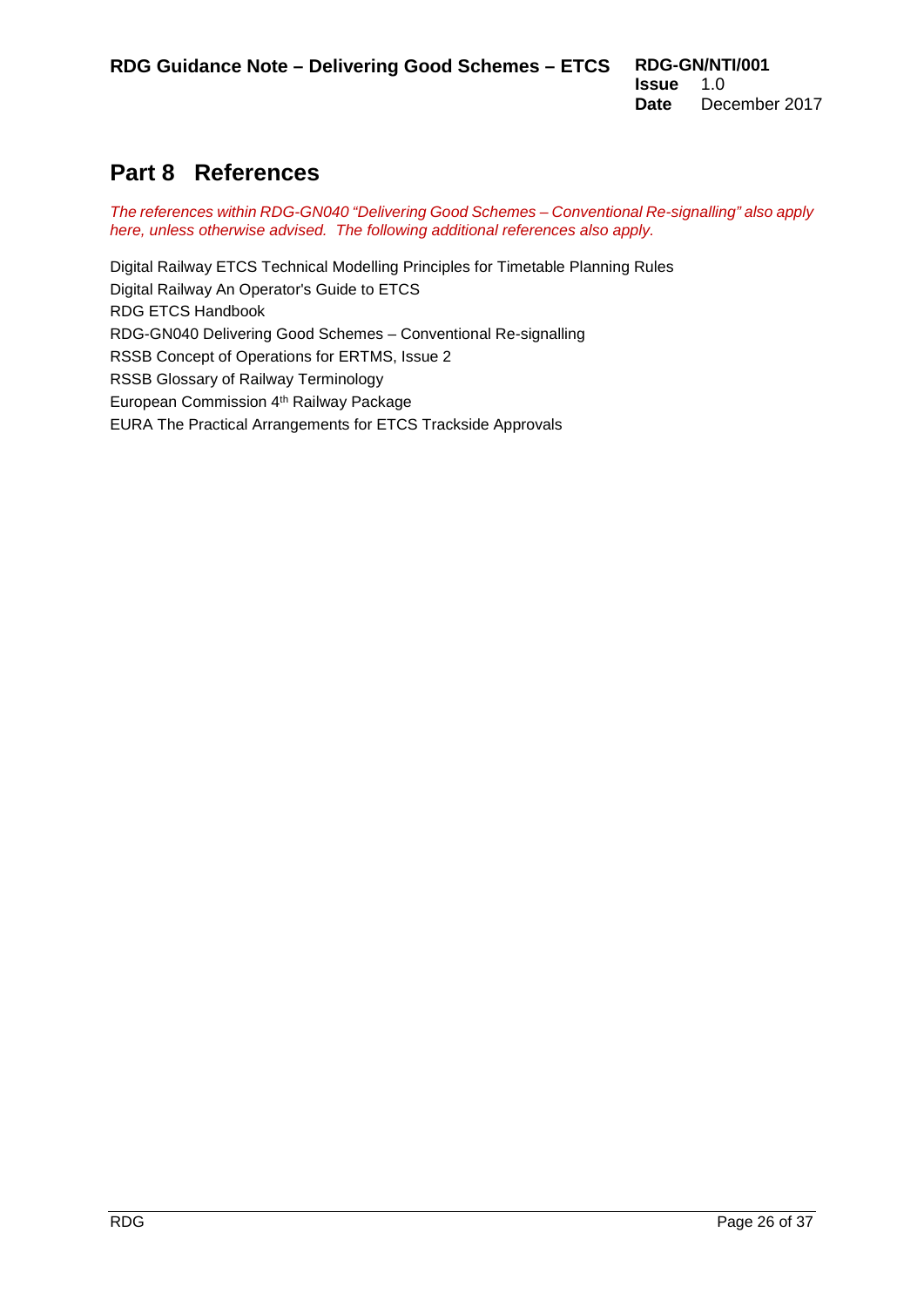## <span id="page-26-0"></span>**Part 9 Abbreviations**

*The abbreviations shown in RDG-GN040 "Delivering Good Schemes – Conventional Re-signalling" also apply here, unless otherwise advised. The following additional abbreviations also apply.*

| <b>APCO</b>  | Automatic Power Changeover (e.g. bi-mode switching between a power supply<br>drawn from an electrification system and that generated on-board)                                                                                                                                                                                                                              |  |
|--------------|-----------------------------------------------------------------------------------------------------------------------------------------------------------------------------------------------------------------------------------------------------------------------------------------------------------------------------------------------------------------------------|--|
| <b>ATO</b>   | <b>Automatic Train Operation (see Definitions)</b>                                                                                                                                                                                                                                                                                                                          |  |
| <b>DMI</b>   | Driver Machine Interface (the on-board display of ETCS information for the driver that<br>allows:                                                                                                                                                                                                                                                                           |  |
|              | a)<br>the entry of information (e.g. driver identity, train data);<br>the triggering of driver actions (e.g. selection of driving mode, confirmation,<br>b)<br>acknowledgement);<br>the display of driving information (e.g. speedometer, planning area))<br>c)                                                                                                             |  |
| <b>DRSG</b>  | Digital Railway Steering Group (part of the RDG's meeting architecture)                                                                                                                                                                                                                                                                                                     |  |
| <b>ERTMS</b> | European Railway Traffic Management System (see Definitions)                                                                                                                                                                                                                                                                                                                |  |
| <b>ETCS</b>  | European Train Control System (see Definitions)                                                                                                                                                                                                                                                                                                                             |  |
| <b>EURA</b>  | European Union Agency for Railways                                                                                                                                                                                                                                                                                                                                          |  |
| <b>EVC</b>   | European Vital Computer (an on-board computer connected to external data<br>communication, internal controls to regulate the speed and braking of the train, balise<br>sensors and other cab instruments and devices)                                                                                                                                                       |  |
| IM           | Infrastructure Manager (e.g. Network Rail)                                                                                                                                                                                                                                                                                                                                  |  |
| <b>JRU</b>   | Juridical Recording Unit (an OTDR dedicated to the recording of ETCS information<br>and data)                                                                                                                                                                                                                                                                               |  |
| <b>L-NTC</b> | Level - National Train Control (a level of movement supervision)                                                                                                                                                                                                                                                                                                            |  |
| <b>OTDR</b>  | On-Train Data Recorder - also known as OTMR (On-Train Monitoring Recorder)<br>(a recording unit offering similar functionality to an aircraft flight recorder)                                                                                                                                                                                                              |  |
| <b>RBC</b>   | Radio Block Centre (computer controlling all train movements within a geographic<br>area, receiving position information from trains within that area and providing<br>movement authorities to those trains as required)                                                                                                                                                    |  |
| <b>RDG</b>   | <b>Rail Delivery Group</b>                                                                                                                                                                                                                                                                                                                                                  |  |
| <b>TRTS</b>  | Train Ready to Start (use of platform control box to provide visual indication to<br>signaller that a train's station duties are complete. Where Automatic Route Setting is<br>employed by the signalling, operating TRTS can cause the route from a platform to<br>be set and a movement authority to be granted or the associated signal to clear to a<br>proceed aspect) |  |

### **[Appendices follow]**

#### <span id="page-26-1"></span>**Appendix A (Not Used)**

### **Appendix B (see next page)**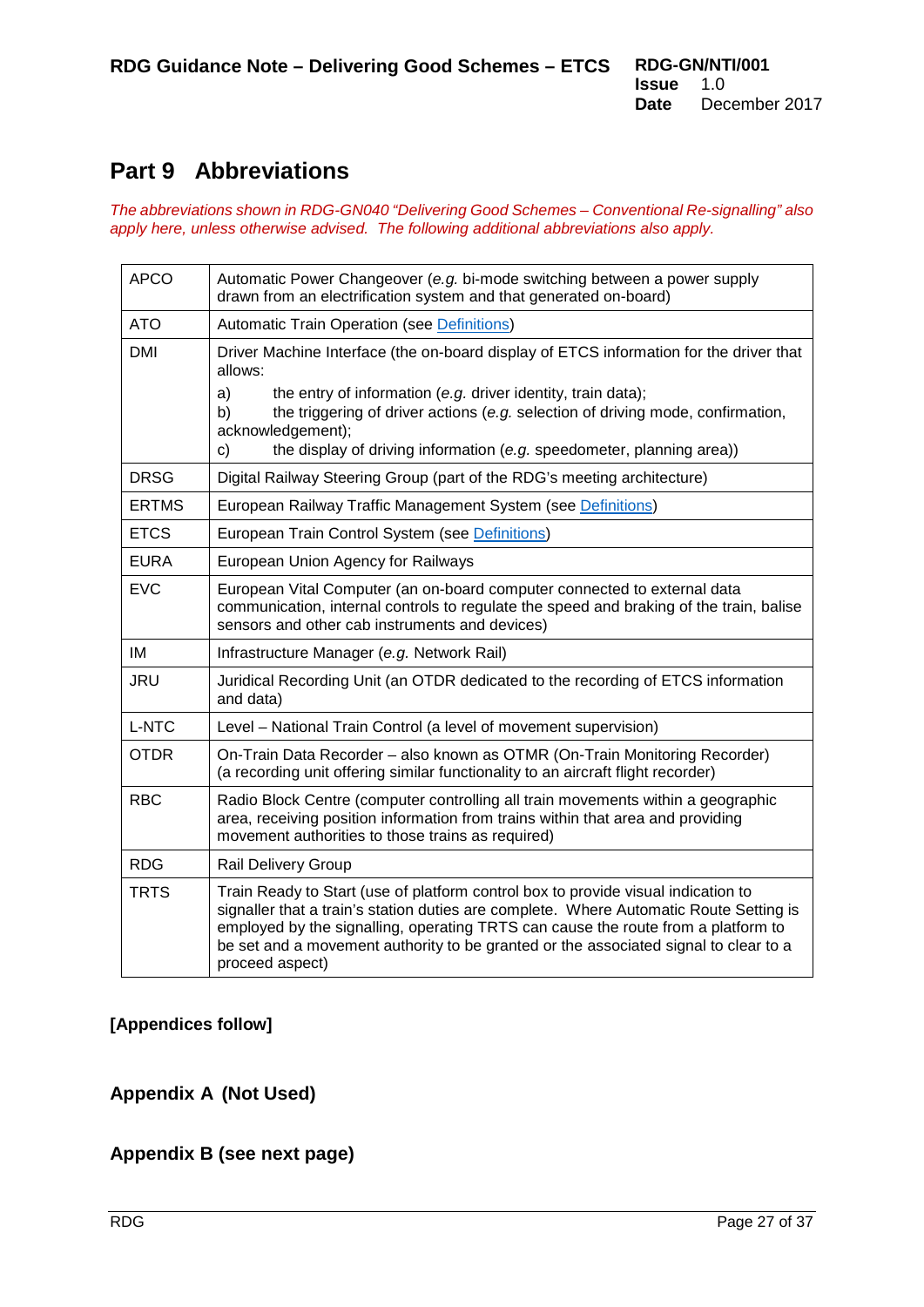#### **Appendix B Operations Requirements Specifications detailed check-list**

*The suggestions within Appendix B of RDG-GN040 "Delivering Good Schemes – Conventional Re-signalling" also apply here, unless otherwise advised. The following modifications apply.*

<span id="page-27-0"></span>

| Suggestions of items to be considered (neither exhaustive<br>nor prioritised) | Points to consider include                                                                                                                                                                                                                                                                                                                                                                                                                                                                                                                                                                                                                                                                                                                                                                                                                                                                                                                                                                                                                                                                                                                                                                                                                       |
|-------------------------------------------------------------------------------|--------------------------------------------------------------------------------------------------------------------------------------------------------------------------------------------------------------------------------------------------------------------------------------------------------------------------------------------------------------------------------------------------------------------------------------------------------------------------------------------------------------------------------------------------------------------------------------------------------------------------------------------------------------------------------------------------------------------------------------------------------------------------------------------------------------------------------------------------------------------------------------------------------------------------------------------------------------------------------------------------------------------------------------------------------------------------------------------------------------------------------------------------------------------------------------------------------------------------------------------------|
| Operations & Control Functionality (continues overleaf)                       | Consideration of degraded operations and the levels of functionality or mitigation required<br>in failure conditions;<br>For ETCS, a guiding principle is that trains should start in the highest level of supervision,<br>wherever possible. This minimises operations with Staff Responsible mode but may<br>involve the use of Track Ahead Free or additional balises to achieve Full Supervision as<br>quickly as possible. Consider Start of Mission / obtaining first Movement Authority / train<br>awakening. If contemplating use of Track Ahead Free, consider driver sightlines (e.g.<br>platform furniture, curvature or likely presence of another train), both by day and at night;<br>Consider transitions - functionality and location; also extent of overlap between systems,<br>incl. exporting risks to adjoining sections and human factors considerations, e.g.<br>a. where drivers can receive information from both conventional signals / signage<br>and ETCS, and the information from one source is at variance with the other;<br>other tasks that drivers may be undertaking whilst the train is making the<br>b.<br>transition (a need to undertake conflicting tasks should be designed out wherever<br>possible); |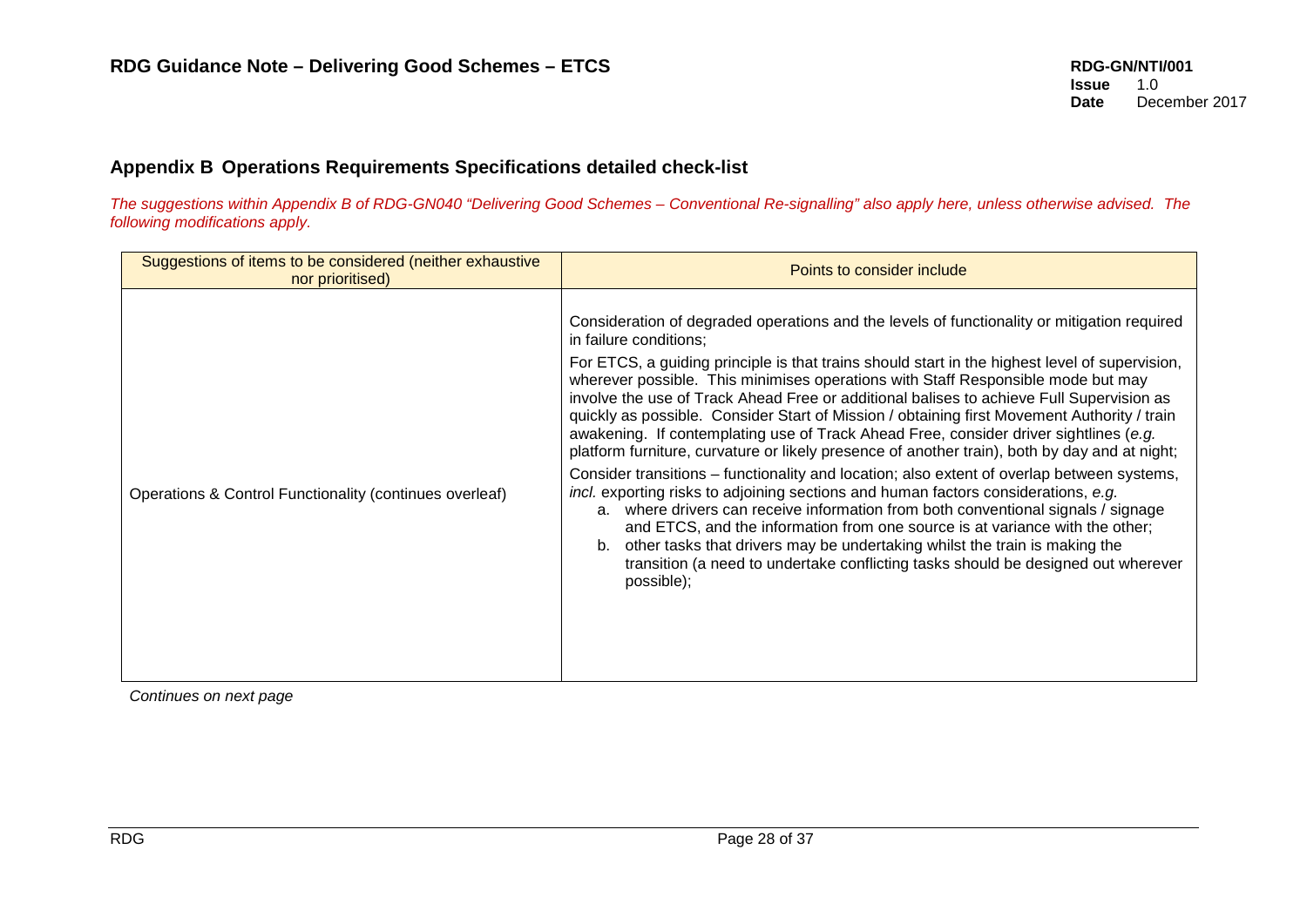| Suggestions of items to be considered (neither exhaustive<br>nor prioritised) | Points to consider include                                                                                                                                                                                                                                                                                                                                                                                                                                                                           |
|-------------------------------------------------------------------------------|------------------------------------------------------------------------------------------------------------------------------------------------------------------------------------------------------------------------------------------------------------------------------------------------------------------------------------------------------------------------------------------------------------------------------------------------------------------------------------------------------|
|                                                                               | Examine how the scheme supports run round moves, attaching & detaching and<br>propelling moves, including shunting, with levels of supervision provided that are<br>appropriate for the intended movements and any hazards these introduce. This should<br>include consideration of the effects of berth sharing and subsequent issuing of Movement<br>Authorities in the correct order to the correct train, or the benefits / risks associated with<br>movements being controlled by ground staff; |
|                                                                               | Is Overlay, Underlay or Signals Away, or a mixture of these, the most appropriate?                                                                                                                                                                                                                                                                                                                                                                                                                   |
| Operations & Control Functionality (continued)                                | What is needed to allow training, knowledge acquisition and familiarisation, whether<br>considering changed infrastructure, ways of working and equipment? Is the proposal part<br>of a phased approach to deployment with more than one step before reaching the desired<br>end-state?                                                                                                                                                                                                              |
|                                                                               | Is there a requirement for ATO?                                                                                                                                                                                                                                                                                                                                                                                                                                                                      |
|                                                                               | Will the on-board equipment baseline (i.e. software version) be greater than or match the<br>infrastructure baseline?                                                                                                                                                                                                                                                                                                                                                                                |
|                                                                               | Compliance with RIS-8217-TOM (2016), Introduction and Use of Axle Counters -<br>Managing the Risk                                                                                                                                                                                                                                                                                                                                                                                                    |
| Means of train detection, e.g. axle counters, track circuits                  | Use of closing-up or opening-out signal berths, or altered train detection lengths, to<br>increase number of trains that can be accommodated in a given section of track or to<br>smooth the operation of services, either where speed restrictions apply or around stations<br>to reduce chances of non-stopping trains coming to a stand when following stopping<br>services                                                                                                                       |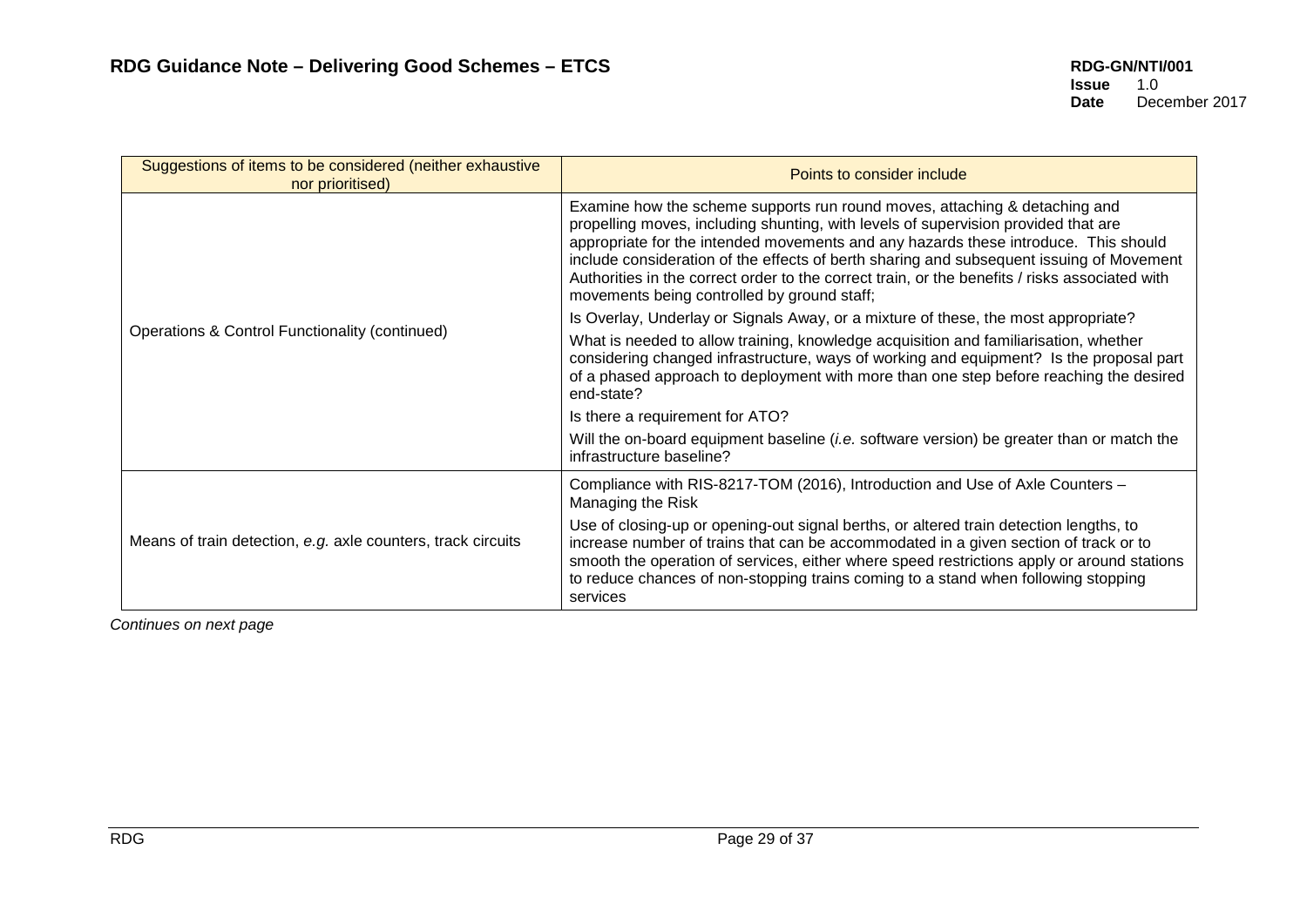Appendix B Operations Requirements Specifications detailed check-list - continued

|                                                                                                              | Suggestions of items to be considered (neither exhaustive<br>nor prioritised) |                                                                                                                                                                                                                                                                                                                                                                                 | Points to consider include                                                                                                                         |
|--------------------------------------------------------------------------------------------------------------|-------------------------------------------------------------------------------|---------------------------------------------------------------------------------------------------------------------------------------------------------------------------------------------------------------------------------------------------------------------------------------------------------------------------------------------------------------------------------|----------------------------------------------------------------------------------------------------------------------------------------------------|
| <b>Track Layout Changes</b>                                                                                  |                                                                               | Effect on functionality (in both normal and degraded conditions), signalling, Timetable<br>Planning Rules, standage and platform lengths and performance monitoring<br>Optimising the layout to meet requirements, both projected and aspirational. Signals and<br>marker boards should serve the layout and be positioned accordingly; layouts should not<br>be led by signals |                                                                                                                                                    |
|                                                                                                              |                                                                               |                                                                                                                                                                                                                                                                                                                                                                                 | Identification of risks where train speeds are artificially kept low, only to have to accelerate<br>towards a further lower speed PSR              |
|                                                                                                              |                                                                               | Application of closing-up or opening-out signal berths to smooth services, either where<br>speed restrictions apply or around stations to reduce chances of non-stopping trains<br>coming to a stand when following stopping services                                                                                                                                           |                                                                                                                                                    |
| Line Speeds                                                                                                  |                                                                               |                                                                                                                                                                                                                                                                                                                                                                                 | ETCS provides opportunities to review and potentially relax/remove PSRs, given                                                                     |
| Changes to speed profiles<br>Driveability of a route in its post-scheme<br>minimise acceleration and braking |                                                                               |                                                                                                                                                                                                                                                                                                                                                                                 | a) greater certainty over train speed (reduced likelihood of overspeed), reducing<br>overspeed tolerances required by asset engineers;             |
|                                                                                                              | altered form, with smooth speed profiles and                                  | b)                                                                                                                                                                                                                                                                                                                                                                              | reduced need to restrict train speed to meet constraints caused by signal<br>spacing, signal sighting, approach control or flashing aspects;       |
|                                                                                                              |                                                                               | C)                                                                                                                                                                                                                                                                                                                                                                              | the opportunity to apply a greater range of differential speeds depending on<br>individual braking characteristics;                                |
|                                                                                                              |                                                                               | d)                                                                                                                                                                                                                                                                                                                                                                              | an ability to apply intelligent PSRs (where the PSR might alter under different<br>traffic conditions, e.g. managing air pressure in tunnels); and |
|                                                                                                              |                                                                               | e)                                                                                                                                                                                                                                                                                                                                                                              | use of ATO                                                                                                                                         |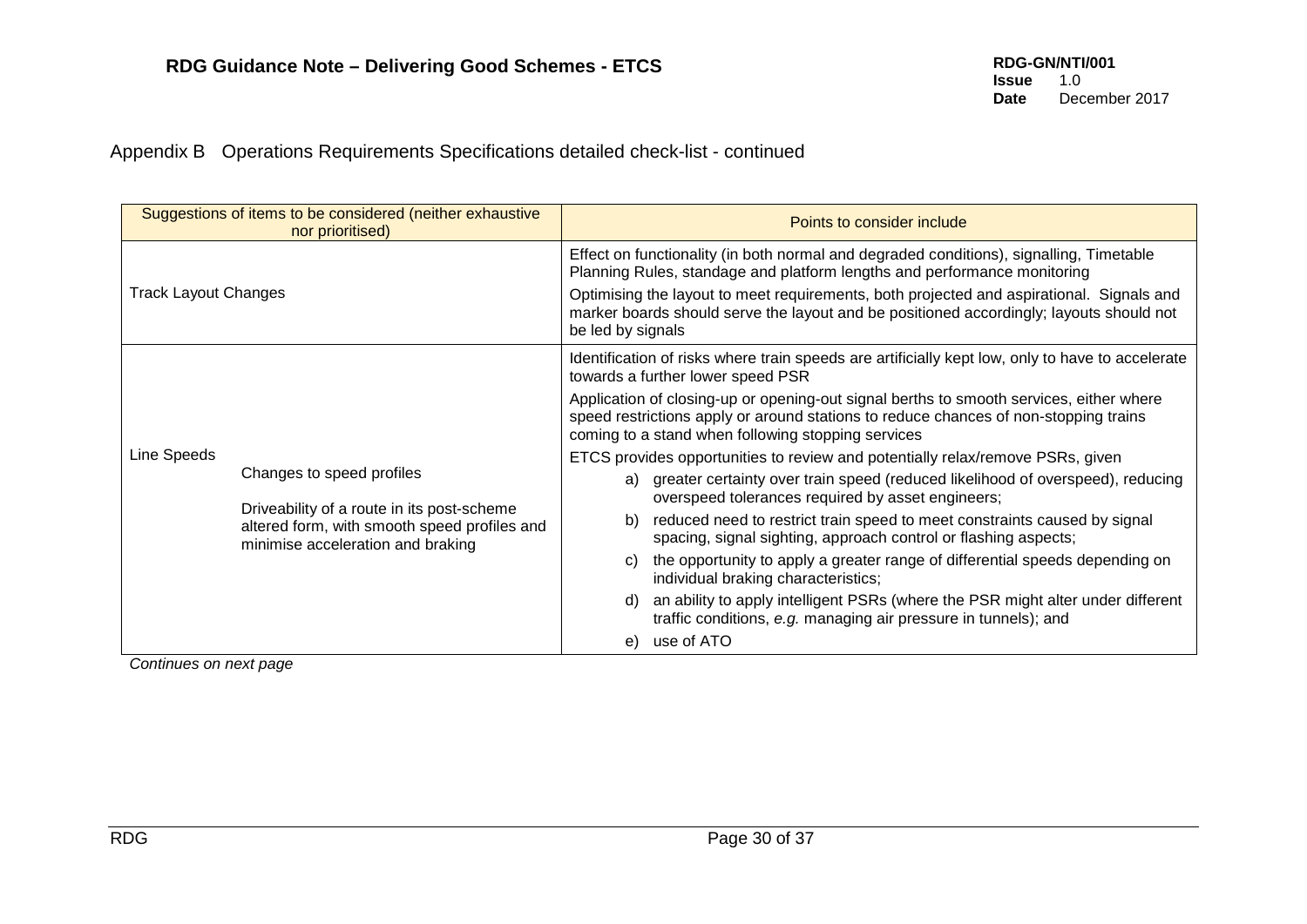| Suggestions of items to be considered (neither exhaustive<br>nor prioritised)                                                                                          | Points to consider include                                                                                                                  |
|------------------------------------------------------------------------------------------------------------------------------------------------------------------------|---------------------------------------------------------------------------------------------------------------------------------------------|
| Timetable Planning Rules (incl. both current & aspirational)<br>Train lengths                                                                                          |                                                                                                                                             |
| Frequencies<br>Effect of running under cautionary aspects                                                                                                              | Headways and signal positioning drive signal / marker board spacing                                                                         |
| Changes to TIPLOCS, STANOX, STANME<br><b>Sectional Running Times</b>                                                                                                   | Determining which Timetable Planning Rules (conventional or ETCS) should support<br>Overlay, Underlay, or transitions                       |
| Additional timing points<br>Changes required to support ETCS<br>Changes required to support transitions                                                                | Changes required to support short-distance ad-hoc moves, run round moves, attaching &<br>detaching and propelling moves, including shunting |
| Impact of ATO                                                                                                                                                          |                                                                                                                                             |
| Headways                                                                                                                                                               |                                                                                                                                             |
| Services planned to run under cautionary<br>aspects as a rule during peak hours and/or<br>planned to run on green aspects                                              | Professional driving policies differ across Operators<br>Headways and signal positioning drive signal / marker board spacing                |
| Junction margins                                                                                                                                                       | ETCS is expected to lead to reduced junction margins                                                                                        |
| Platform re-occupancy                                                                                                                                                  |                                                                                                                                             |
| Comprehensive Approach Locking                                                                                                                                         | ETCS is expected to ease the effect of Conditional Double Red signals, Approach<br>Controls, or signalling imposed speed restrictions,      |
| Provision of Warner controls (that operate from a<br>fixed point in advance of a signal or via a timer linked<br>to actuation of a treadle or track circuit occupancy) | ETCS is expected to ease the effect of Conditional Double Red signals, Approach<br>Controls, or signalling imposed speed restrictions,      |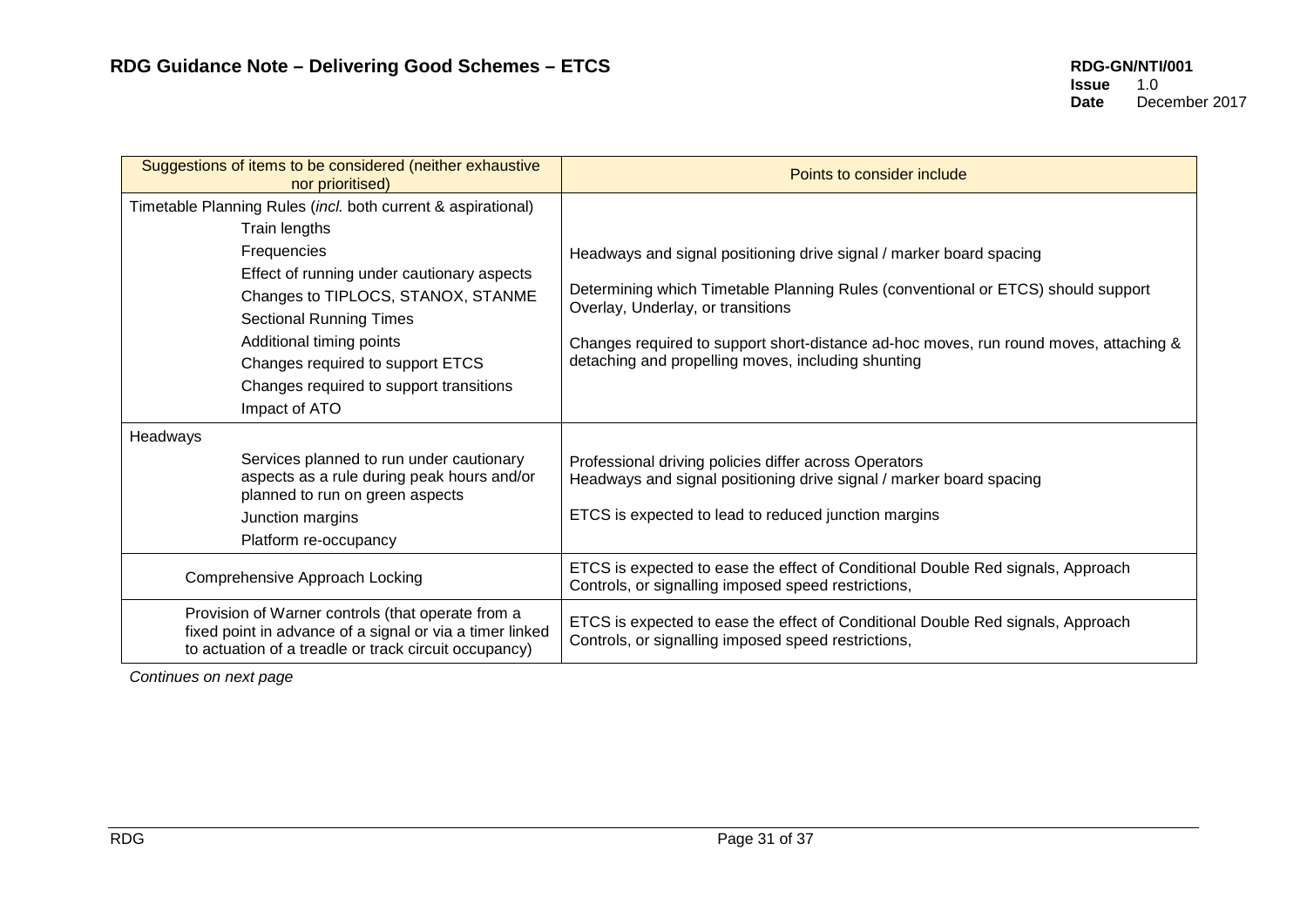| Suggestions of items to be considered (neither exhaustive<br>nor prioritised) | Points to consider include                                                                                                                                                                                                                                                                                                                                                                                                                                                                                                                                                                                                                                                                                                          |
|-------------------------------------------------------------------------------|-------------------------------------------------------------------------------------------------------------------------------------------------------------------------------------------------------------------------------------------------------------------------------------------------------------------------------------------------------------------------------------------------------------------------------------------------------------------------------------------------------------------------------------------------------------------------------------------------------------------------------------------------------------------------------------------------------------------------------------|
|                                                                               | For ETCS, there is an identified requirement, as part of reference design, for reversible signalling readiness<br>functionality to be provided on all lines to allow operations to continue in degraded conditions or to facilitate<br>maintenance. This acknowledges that the capital cost of additional signalling is negligible, when compared to<br>both the scheme itself and whole life costs avoided. Most schemes will be able to use train detection sections<br>provided for movements in the "right" direction and to configure these for movements in the "wrong" direction at<br>marginal cost, through the provision of signalled routes in interlockings and RBCs and through providing<br>additional marker boards. |
|                                                                               | Whilst individual local deployments may be unable to justify a business case for the broader expenditure to<br>enable them to make best use of the inherent functionality, e.g. additional crossovers or wrong direction level<br>crossing controls, this does not preclude providing ETCS reversible signalling readiness functionality on all lines<br>from the outset.                                                                                                                                                                                                                                                                                                                                                           |
|                                                                               | Considerations around business cases and how best to use reversible signalling<br>functionality include:                                                                                                                                                                                                                                                                                                                                                                                                                                                                                                                                                                                                                            |
| Reversible Signalling                                                         | The capability (headways and speed of movements) required if and when trains<br>are run reversibly;                                                                                                                                                                                                                                                                                                                                                                                                                                                                                                                                                                                                                                 |
|                                                                               | Minimising operational risks when trains are run reversibly, e.g. pilot working;<br>II.                                                                                                                                                                                                                                                                                                                                                                                                                                                                                                                                                                                                                                             |
|                                                                               | III.<br>The ease with which trains can be run using reversible signalling, e.g. additional<br>staff requirements if trains have to be set back over trailing points;                                                                                                                                                                                                                                                                                                                                                                                                                                                                                                                                                                |
|                                                                               | IV.<br>Frequency of likely use, e.g. access for routine or unplanned maintenance;                                                                                                                                                                                                                                                                                                                                                                                                                                                                                                                                                                                                                                                   |
|                                                                               | V.<br>Requirement for operational flexibility to be maintained, e.g. coping with train or<br>infrastructure failure;                                                                                                                                                                                                                                                                                                                                                                                                                                                                                                                                                                                                                |
|                                                                               | VI.<br>Protection arrangements for staff working lineside;                                                                                                                                                                                                                                                                                                                                                                                                                                                                                                                                                                                                                                                                          |
|                                                                               | Effects on station and depot operations, incl. customer information;<br>VII.                                                                                                                                                                                                                                                                                                                                                                                                                                                                                                                                                                                                                                                        |
|                                                                               | VIII.<br>Incorporating the use of reversible signalling into timetables to allow front-line<br>staff to regularly experience its use                                                                                                                                                                                                                                                                                                                                                                                                                                                                                                                                                                                                |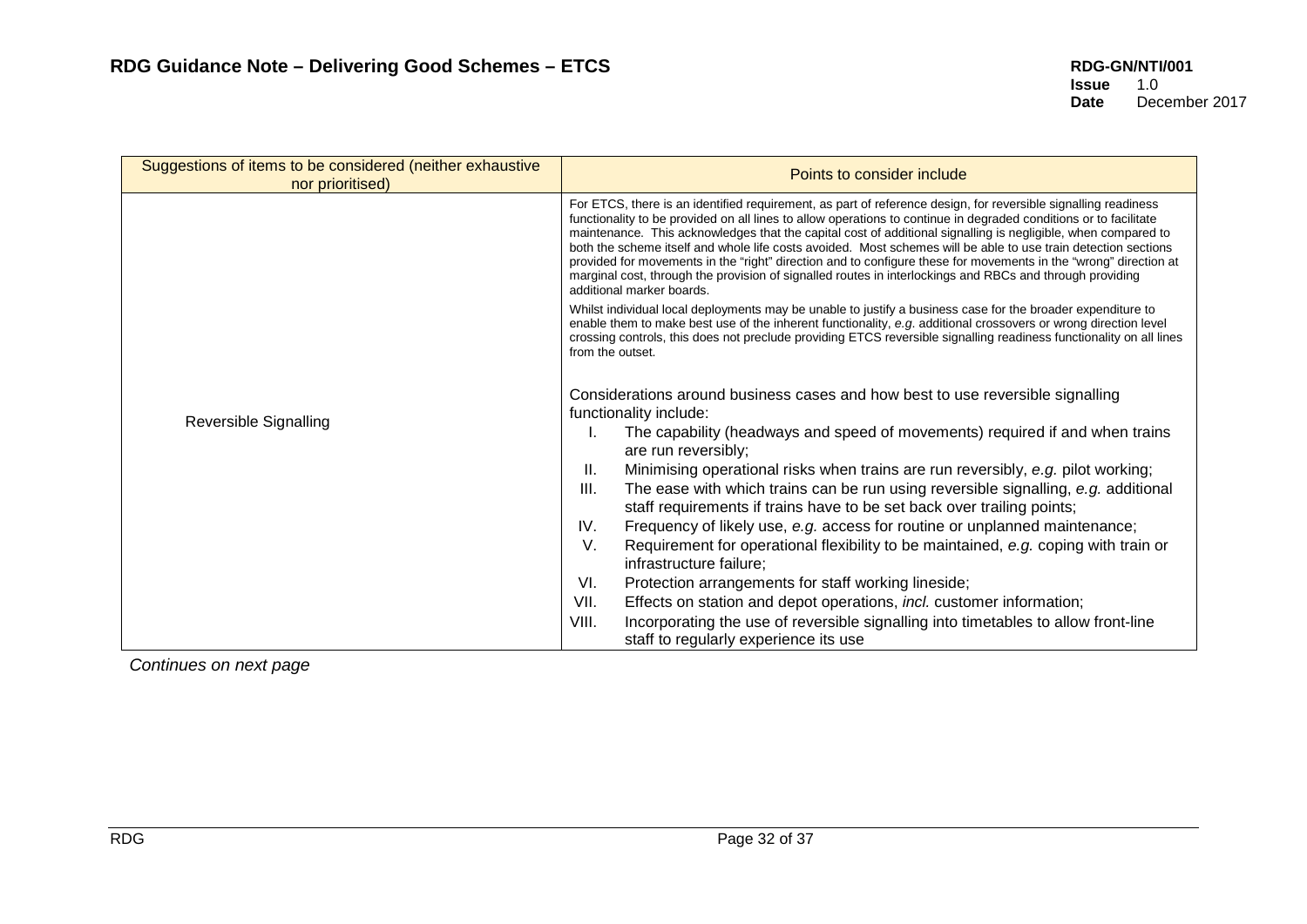| Suggestions of items to be considered (neither exhaustive<br>nor prioritised)                                                                                                                                                                 | Points to consider include                                                                                                                                                                                        |
|-----------------------------------------------------------------------------------------------------------------------------------------------------------------------------------------------------------------------------------------------|-------------------------------------------------------------------------------------------------------------------------------------------------------------------------------------------------------------------|
| Banner repeaters & preliminary route indicators                                                                                                                                                                                               | Form and location<br>Under Signals Away, the absence of lineside signals removes positive indications of the<br>route to be taken at junctions - alternative information may need to be provided to the<br>driver |
| <b>Required Routes</b>                                                                                                                                                                                                                        |                                                                                                                                                                                                                   |
| Main<br>Shunt                                                                                                                                                                                                                                 |                                                                                                                                                                                                                   |
| Call on / Permissive Working                                                                                                                                                                                                                  |                                                                                                                                                                                                                   |
| Concurrent parallel moves required to deliver<br>the timetable both when operating correctly<br>and when in perturbation                                                                                                                      | Allows consideration of the trade-off between short overlaps and effect of any consequent<br>mitigations                                                                                                          |
| Provision of flashing yellow signal sequences<br>and mitigations (e.g. additional PSRs) where<br>flashing yellow sequences might apply to<br>more than one route<br>Use of Free Greens where line speeds and<br>turnout speeds are consistent | Under Signals Away, the absence of lineside signals removes positive indications of the<br>route to be taken at junctions - alternative information may need to be provided to the<br>driver                      |
| <b>Tilt Activation Speed Supervision (TASS)</b>                                                                                                                                                                                               | Incorporation of TASS authority into ETCS; changes to balise positioning; new balises;<br>rationalisation of balises                                                                                              |
| <b>Occupational Safety Systems</b>                                                                                                                                                                                                            | How lock outs are intended to be used and their impact on engineering access;<br>opportunities to use technology to reduce need for "boots on the ground"                                                         |
|                                                                                                                                                                                                                                               | Changes to protection arrangements for staff working lineside                                                                                                                                                     |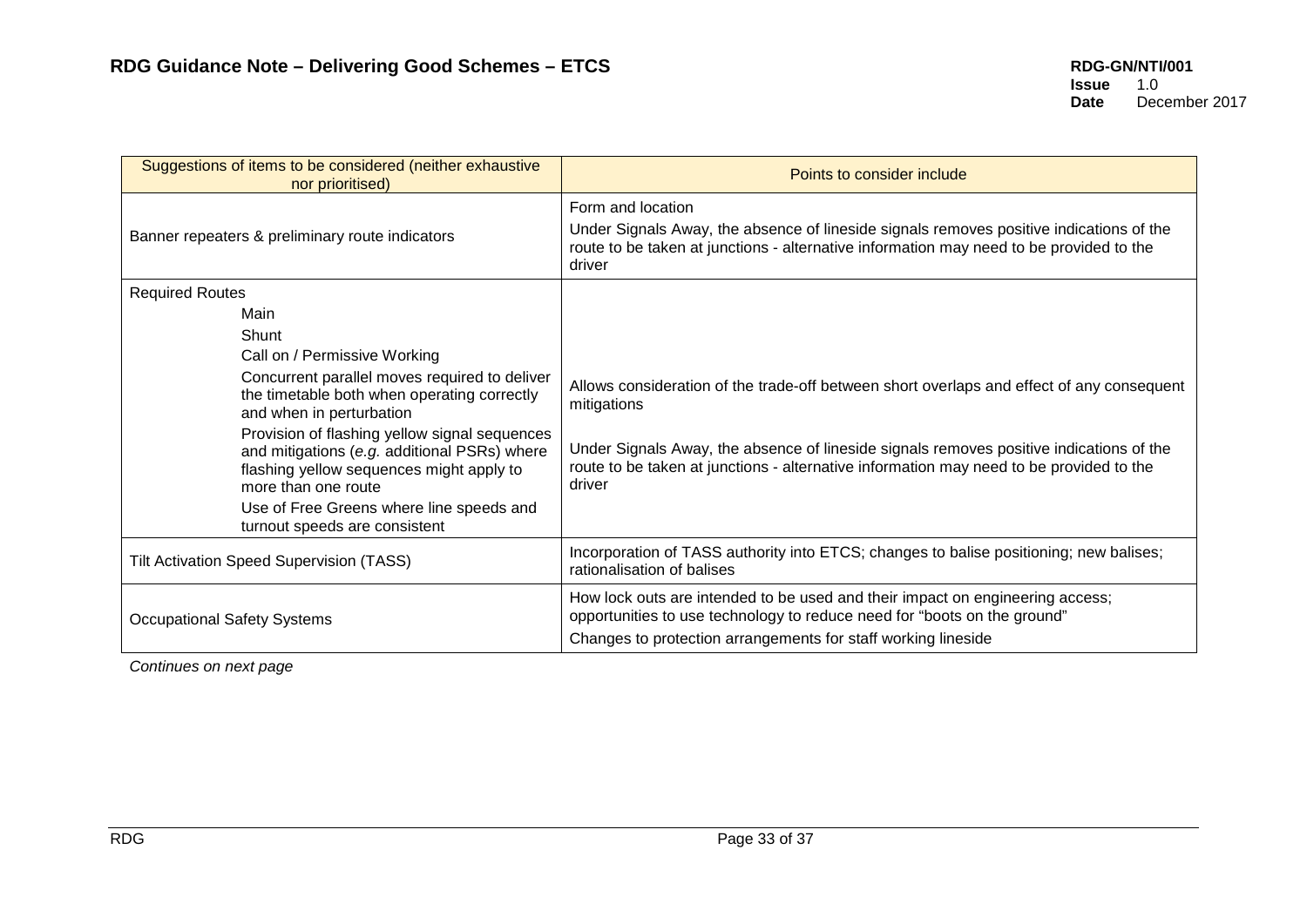| Suggestions of items to be considered (neither exhaustive<br>nor prioritised) |                                                                                                             | Points to consider include                                                                                                                                                                                                                |
|-------------------------------------------------------------------------------|-------------------------------------------------------------------------------------------------------------|-------------------------------------------------------------------------------------------------------------------------------------------------------------------------------------------------------------------------------------------|
| Level Crossings<br>Manual vs. automatic; vehicle vs. foot-user;               |                                                                                                             | How are the risks associated with level crossings to be controlled? Ideally, opportunities<br>to close crossings should be taken but these can be out of scope for a re-signalling<br>scheme.                                             |
|                                                                               | public vs. user worked or footpath)<br>Technology to be applied to change or<br>control level crossing risk | Increased train speed or frequency of trains will change level crossing risk profiles so any<br>project looking to increase capability, or provide passive provision for future increases,<br>needs to examine the effects on such risks. |
|                                                                               |                                                                                                             | Information to drivers on approach to level crossings and, where applicable, their status                                                                                                                                                 |
| Radio systems                                                                 |                                                                                                             | In axle counter areas, will additional lineside telephones be provided to support inability to<br>use GSM-R for REC calls (Secondary Collision Communication)?                                                                            |
|                                                                               | System capability                                                                                           | Multiple registrations needed to support entry into service following detachment or closely                                                                                                                                               |
|                                                                               | Cell coverage                                                                                               | spaced services, incl. effects of berth sharing and subsequent issuing of Movement<br>Authorities in the correct order to the correct train;                                                                                              |
| User set-up effects<br>Multiple registrations in a location / berth           | Use of packet switching to allow greater volume of data transmission                                        |                                                                                                                                                                                                                                           |
|                                                                               | Upgrading of radio system coverage or provision to cater for increased demands arising<br>from ETCS         |                                                                                                                                                                                                                                           |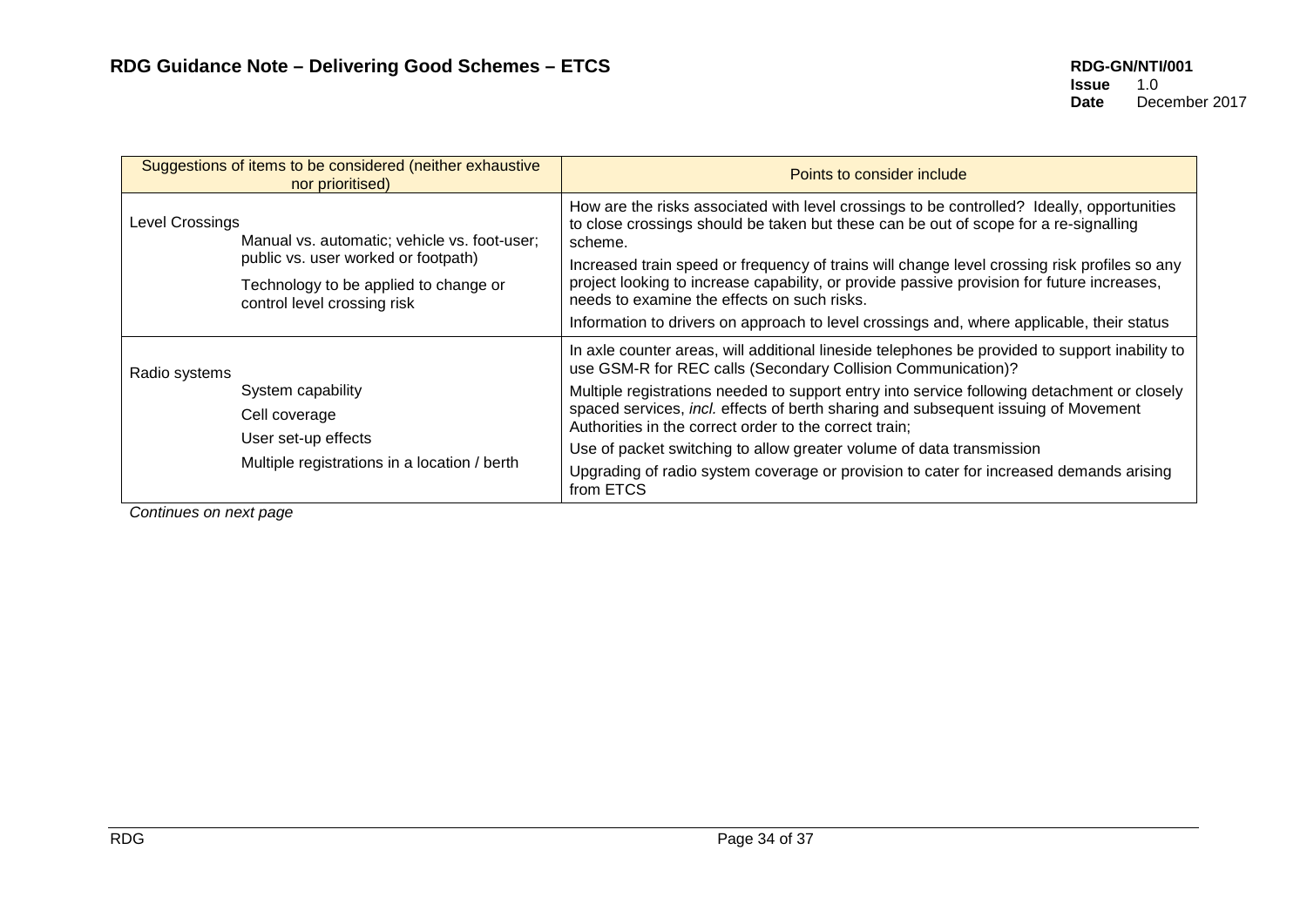| Suggestions of items to be considered (neither exhaustive<br>nor prioritised)                                   | Points to consider include                                                                                                                                                                                                                                                                                                   |
|-----------------------------------------------------------------------------------------------------------------|------------------------------------------------------------------------------------------------------------------------------------------------------------------------------------------------------------------------------------------------------------------------------------------------------------------------------|
| Stations, with consideration of                                                                                 | See also section 7.11A<br>RIS-3703-TOM: Rail Industry Standard for Passenger Train Dispatch and Platform Safety<br>Measures (2013), and any additional measures required by the Station Manager, incl.                                                                                                                       |
| Station operations / footfall management                                                                        | Additional or changed station staffing requirements or responsibilities                                                                                                                                                                                                                                                      |
| Platform extensions / alterations                                                                               | Platform width and pinch points during peak times impacting despatch                                                                                                                                                                                                                                                         |
| Additional selective door opening, incl. balise<br>positioning where ASDO to be deployed                        | Passenger with Reduced Mobility access position for rolling stock and provision of<br>appropriate stop marks; alignment of ASDO balise positioning with ETCS or<br>rationalisation of balises; how does balise positioning affect stop marks and stopping<br>points?                                                         |
| Effects on Customer Information provision or station<br>furniture, incl. TRTS or CD/RA/OFF indicators           | Consideration of Customer Information if adjacent signal box is closed                                                                                                                                                                                                                                                       |
| Changes to despatch procedures, incl. new or<br>altered TRTS or CD/RA/OFF indicator provision                   | Position of CIS or other information systems in potential conflict with CD/RA/OFF<br>indicators or Banner repeaters for Train Despatch staff or drivers of short trains or<br>locomotives starting from the buffer stops. Also consider how station staff will know when<br>a Movement Authority has been granted to a train |
| Compatibility with platform awning design and<br>structures that might affect signal / marker board<br>sighting | Influences on passenger behaviour during all weather conditions (e.g. wind, rain)                                                                                                                                                                                                                                            |
| Split platform occupancy                                                                                        | Issuing of Movement Authorities in the correct order to the correct train                                                                                                                                                                                                                                                    |
| Cab awakening and registration with GSM-R or RBC<br>(including multiple registrations at the same time)         |                                                                                                                                                                                                                                                                                                                              |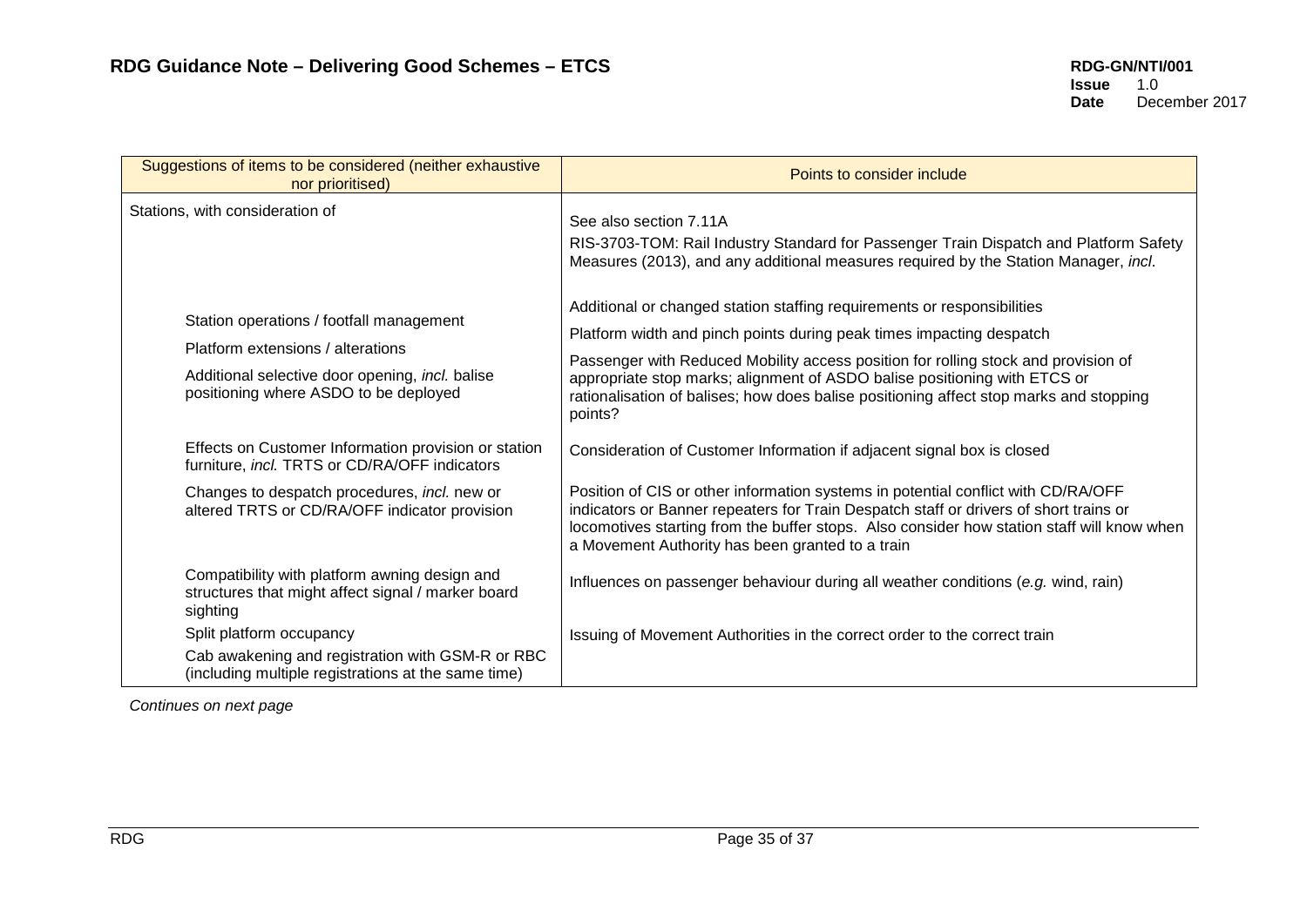| Suggestions of items to be considered (neither exhaustive<br>nor prioritised)                              | Points to consider include                                                                                                                                                                                                                                                                                                      |
|------------------------------------------------------------------------------------------------------------|---------------------------------------------------------------------------------------------------------------------------------------------------------------------------------------------------------------------------------------------------------------------------------------------------------------------------------|
| Rolling Stock Depot / Stabling Locations                                                                   |                                                                                                                                                                                                                                                                                                                                 |
| Advice to depot/siding shunting staff of<br>approaching trains                                             |                                                                                                                                                                                                                                                                                                                                 |
| Advice to signallers of train ready to enter the<br><b>Network</b>                                         |                                                                                                                                                                                                                                                                                                                                 |
| Shunters acceptance arrangements                                                                           | See also section 7.11                                                                                                                                                                                                                                                                                                           |
| Interface with Depot / siding signalling or<br>internal shunting                                           |                                                                                                                                                                                                                                                                                                                                 |
| Cab awakening and registration with GSM-R<br>or RBC (including multiple registrations at<br>the same time) |                                                                                                                                                                                                                                                                                                                                 |
| Automatic Power Change Overs (APCO)                                                                        | Alignment of any APCO balise positioning with ETCS or rationalisation of balises                                                                                                                                                                                                                                                |
| Provision for Future Development, incl. passive provision                                                  | E.g. new train types, line speed increases, electrification, timetable enhancements, digital<br>enabling of interlockings, future alterations to the physical railway to overcome<br>constraints, preparing for ETCS deployment (including creation of Underlay or Overlay),<br>moving from Underlay or Overlay to Signals Away |